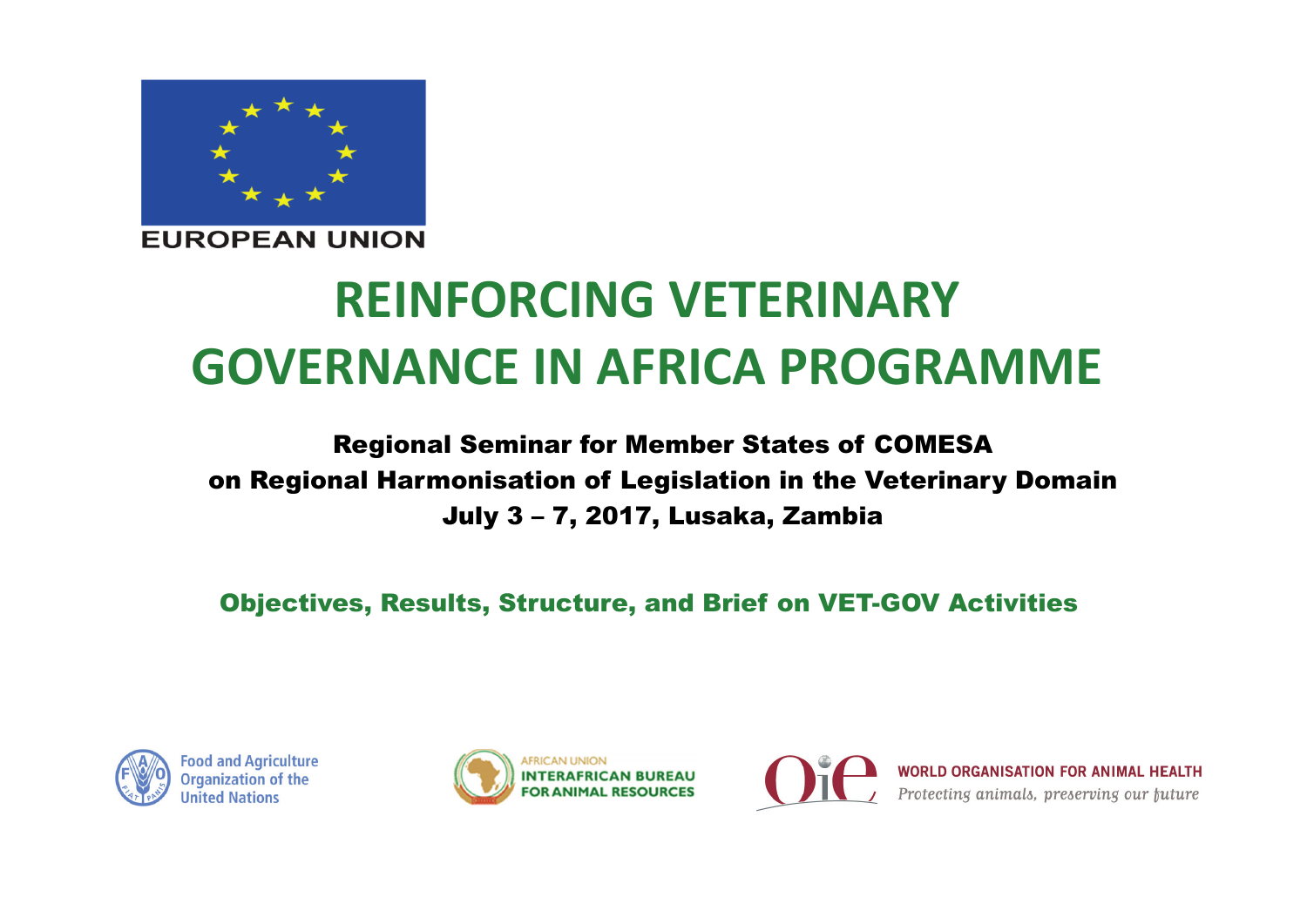







Project Title: REINFORCING VETERINARY GOVERNANCE IN AFRICA Decision 022-156

Overall objectives "Improve the contribution of livestock to food security and safety, economic growth and wealth creation in Africa".

#### The specific objective

"Improve the institutional environment at national and regional levels to provide effective and efficient animal health services in Africa"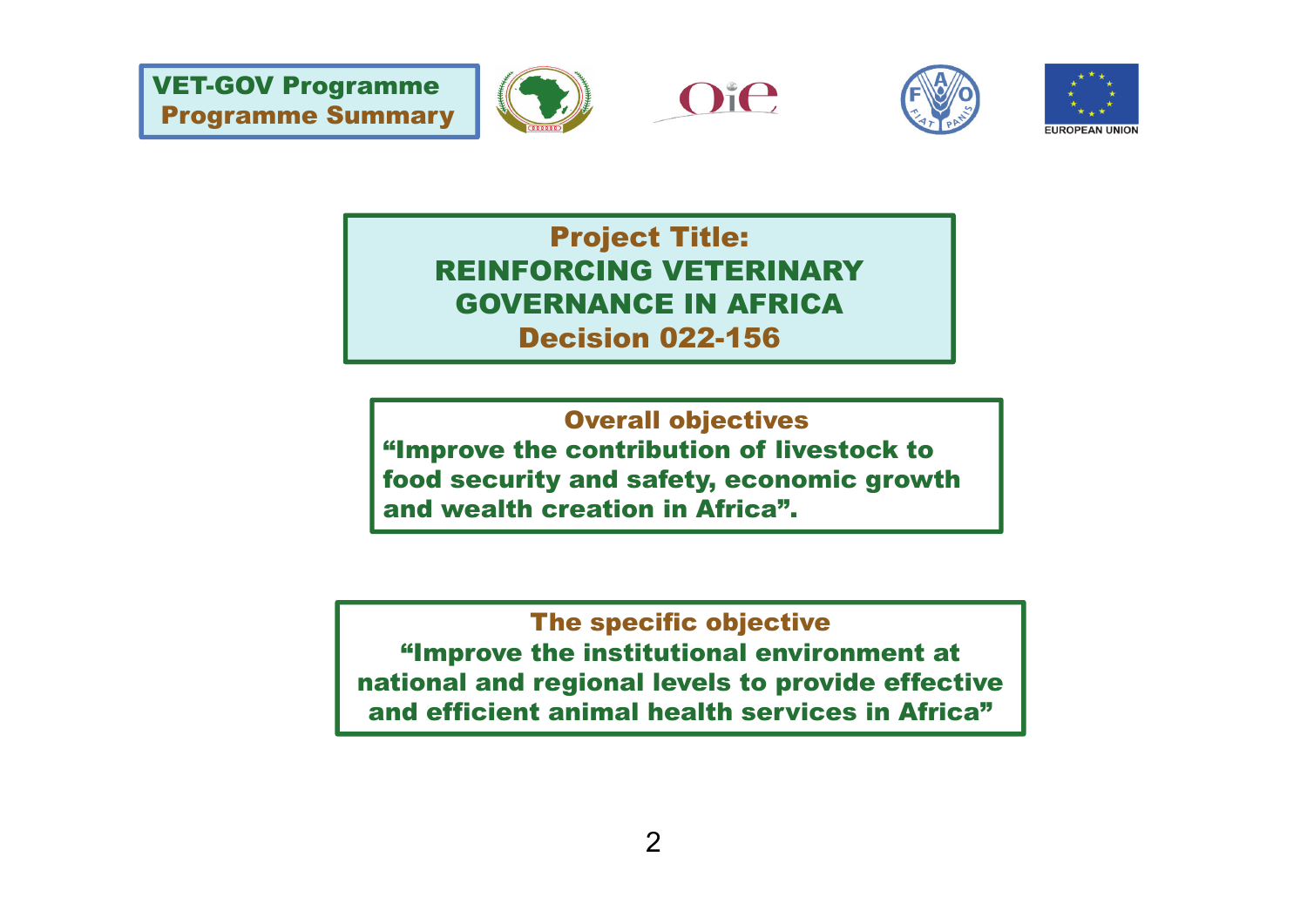





The programme implementation has been designed on the principles of subsidiarity and respects the mandates and the relationships of the different institutions involved:

AU-IBAR is in charge of the overall coordination of the programme and will implement most activities either directly or through the RECs.

RECs: providing support to individual MSs, & ensuring coordination and harmonisation .

FAO (i) sustaining the regional animal health networks and (ii) be widely mobilised in relation to policy analysis

OIE implementing activities related to (i) enhancing capacity of countries to assess compliance with OIE standards, (ii) Building capacity in veterinary legislation and (iii) ensuring interoperability between ARIS & WAHIS.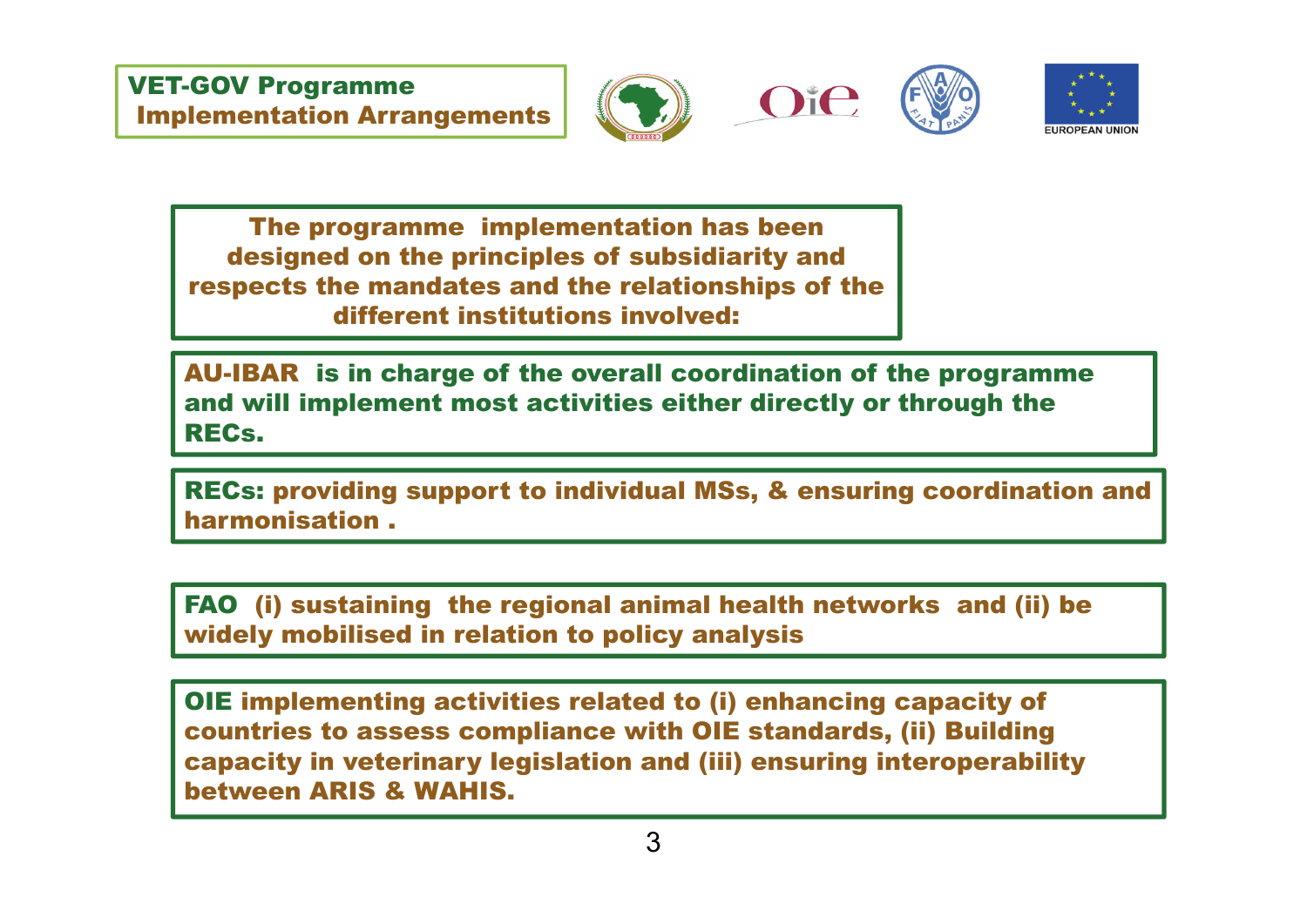







Programme period is 5 years

Programme was launched on January 16, 2012

Programme ends August 2017

The total programme cost is EUR 31 200 000,

of which

EUR 30 000 000 financed from the Intra ACP line of the 10th EDF in the framework of the Cotonou Agreement.

EUR 1 200 000 financed by the AUC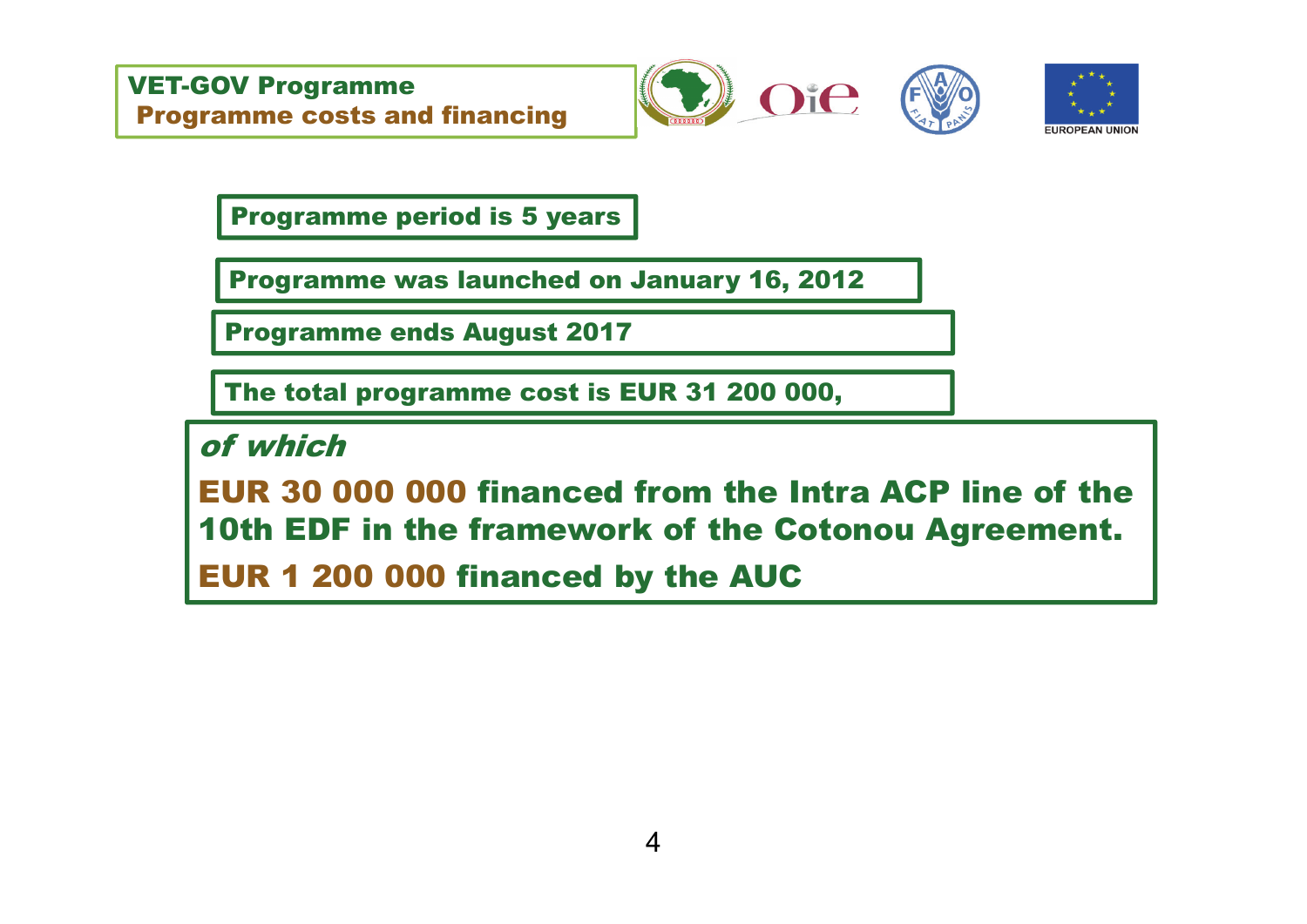







# 1. Knowledge And Awareness Creation

- 2. Capacity Development On Formulation
- 3. Capacity Development On Implementation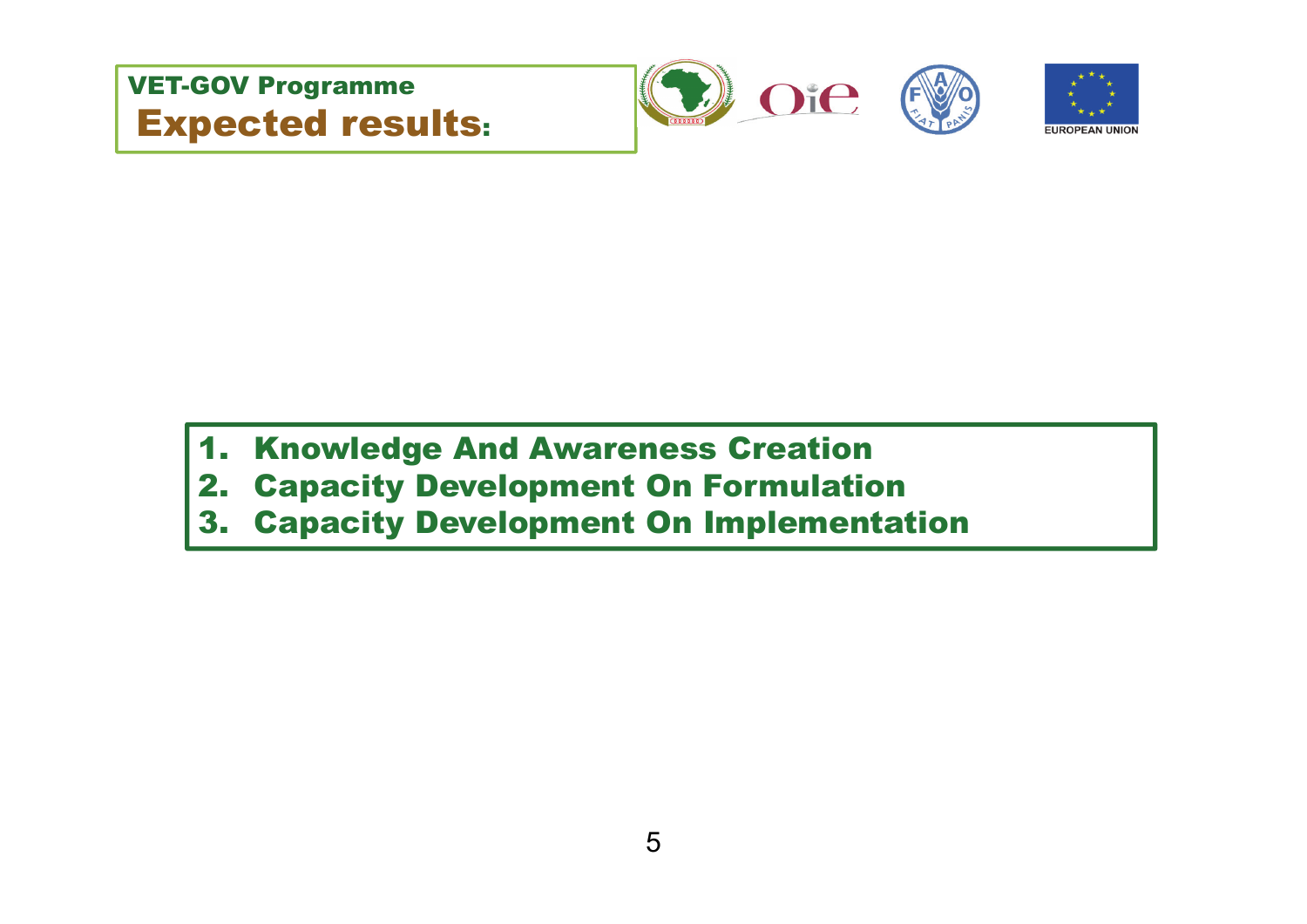



#### **Collating and documenting data to support knowledge creation**

#### *Collating baseline information on Livestock policies, AH strategies and veterinary legislations and their analysis*

**The livestock policy landscaping has been completed and published. The work highlighted the following predominant policy directions:**

- **Poverty reduction / Wealth creation**
- **Food and nutrition security**
- **Public sector role**
- **Public Private Partnerships**
- –**Investment in livestock as a means to wealth creation**
- **Equity**
- **Climate change and Resilience**

The full report can be downloaded from http://www.au-ibar.org/vet-gov-resources/vet-govstudies



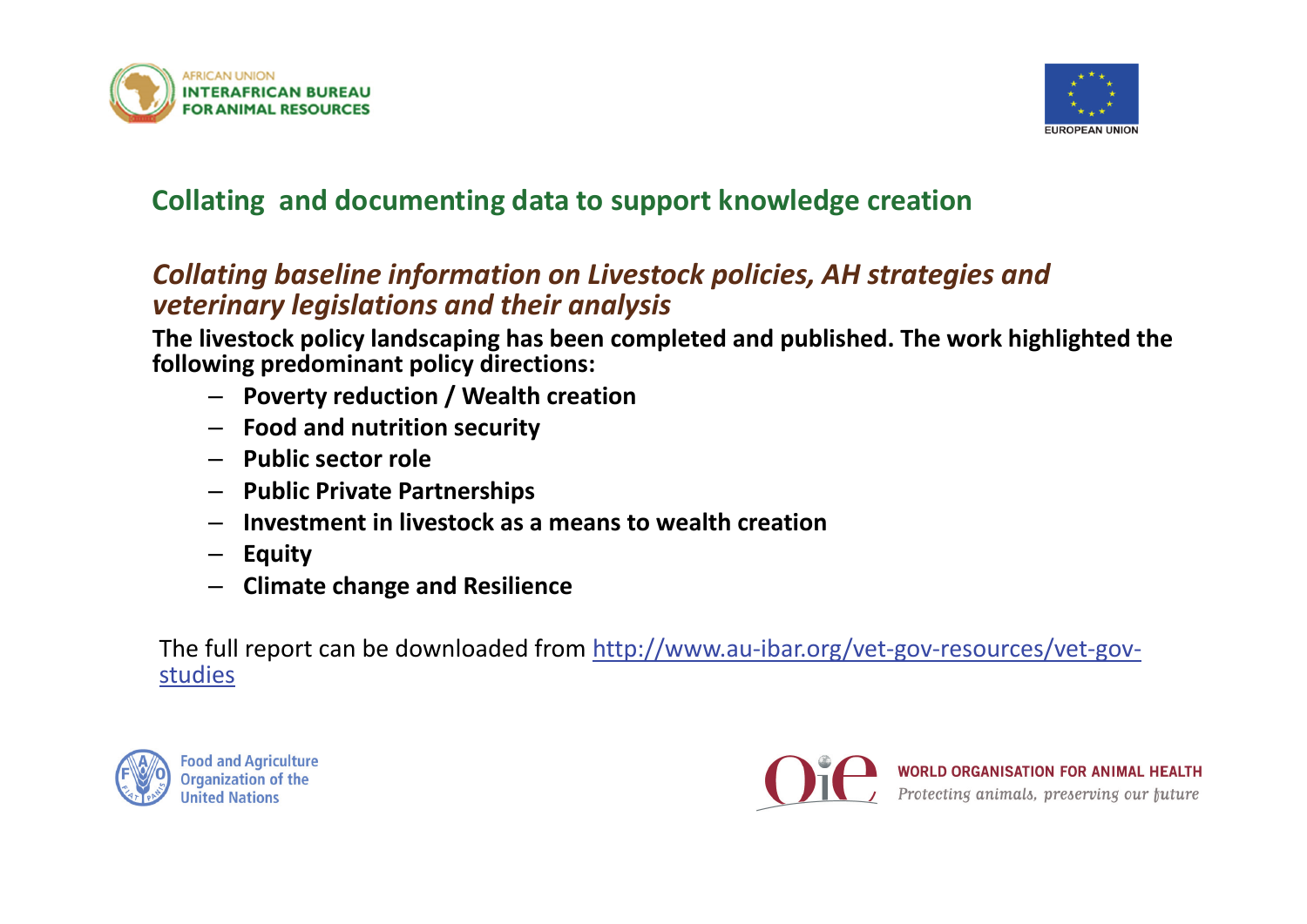



#### **Collating and documenting data to support knowledge creation**

# *Collating relevant data and evidence required for policy development*

**studies on livestock contribution to gross domestic product (GDP) have been completed in the IGAD region and published.**

The full reports can be downloaded from *http://www.au-ibar.org/vet-gov-resources/vet-govstudies*



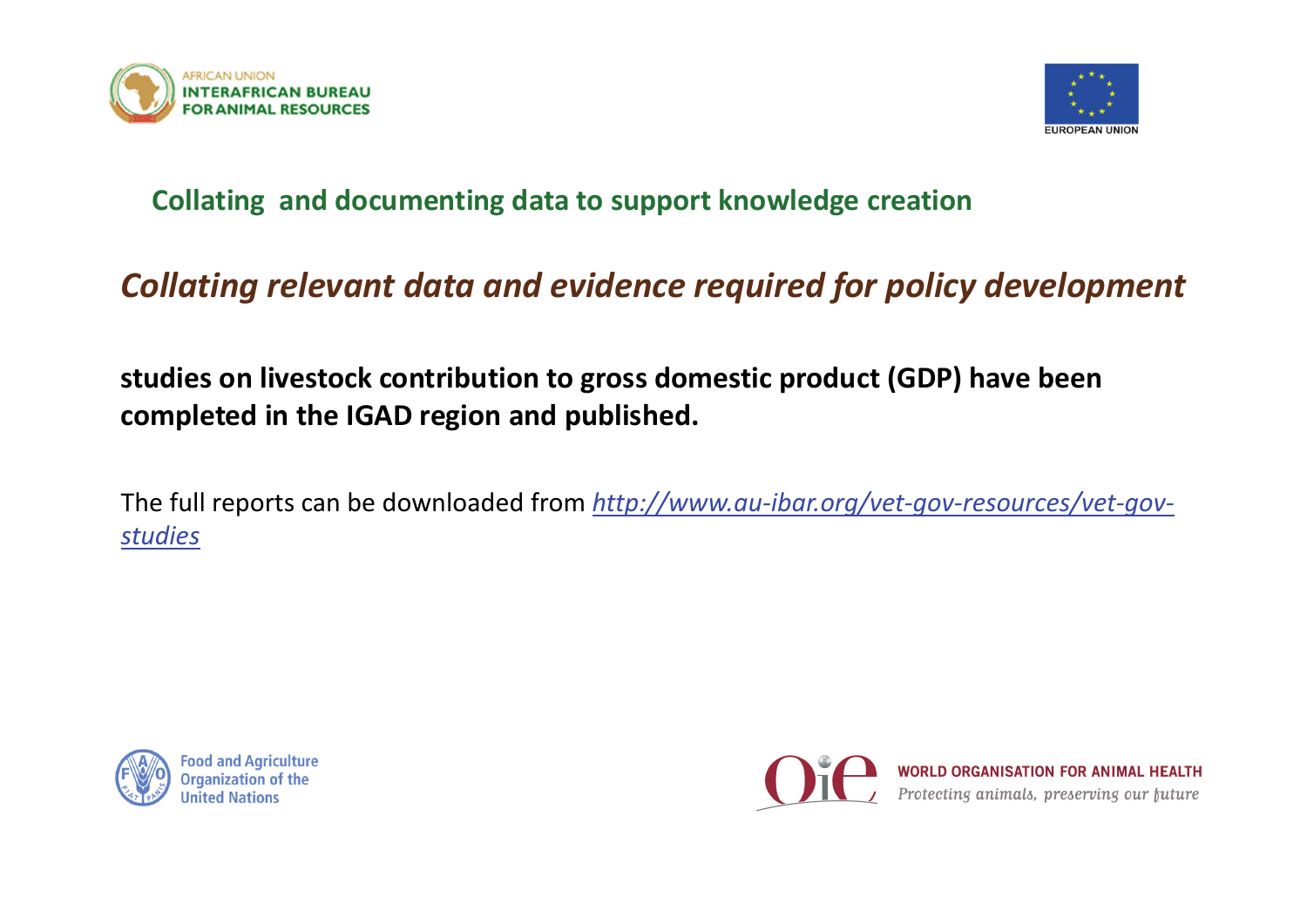



#### *Support pilot activities in selected countries or RECs*

- • **The overall objective of the pilot activities is to generate good practices of institutional strengthening of veterinary services replicable at least in the same region.**
- •**16 pilot activities were supported with the total cost of 2 610 850 Dollars**
- **1. Establishment of epidemiological surveillance network for ticks and tick-borne diseases in Comoros**
- **2. Evaluation of basic veterinary care in Mauritius**
- **3. Studies on policies, legal and institutional framework of Veterinary Services in Tanzania**
- **4. Review of veterinary legislation and policy framework in Uganda**
- **5. Sensitization and support of political reform in the national livestock services delivery in Sao Tome**
- **6. Livestock identification and traceability in the savannah region of Togo**
- **7. Veterinary policy formulation and advocacy for enactment of veterinary legislations in south Sudan**
- **8. Enhancing public veterinary services for improved animal health and veterinary public health in Tunisia.**
- **9. Policies, laws, regulations and procedures for veterinary medicinal products and biologicals in the EAC**
- **10. Improving veterinary laboratory policy in Kenya**
- **11. Support the implementation of the health mandate in Benin**
- **12. Strengthening the capacity of the veterinary surgeon council in Botswana**
- **13. The establishment of a CBPP scientific network in the SADC**
- **14. Strengthening PPP in the delivery of veterinary services in Sudan**
- **15. Regional animal welfare action plan in IGAD**
- **16. livestock data sources and harmonization for enhanced policy formulation and analysis in Nigeria**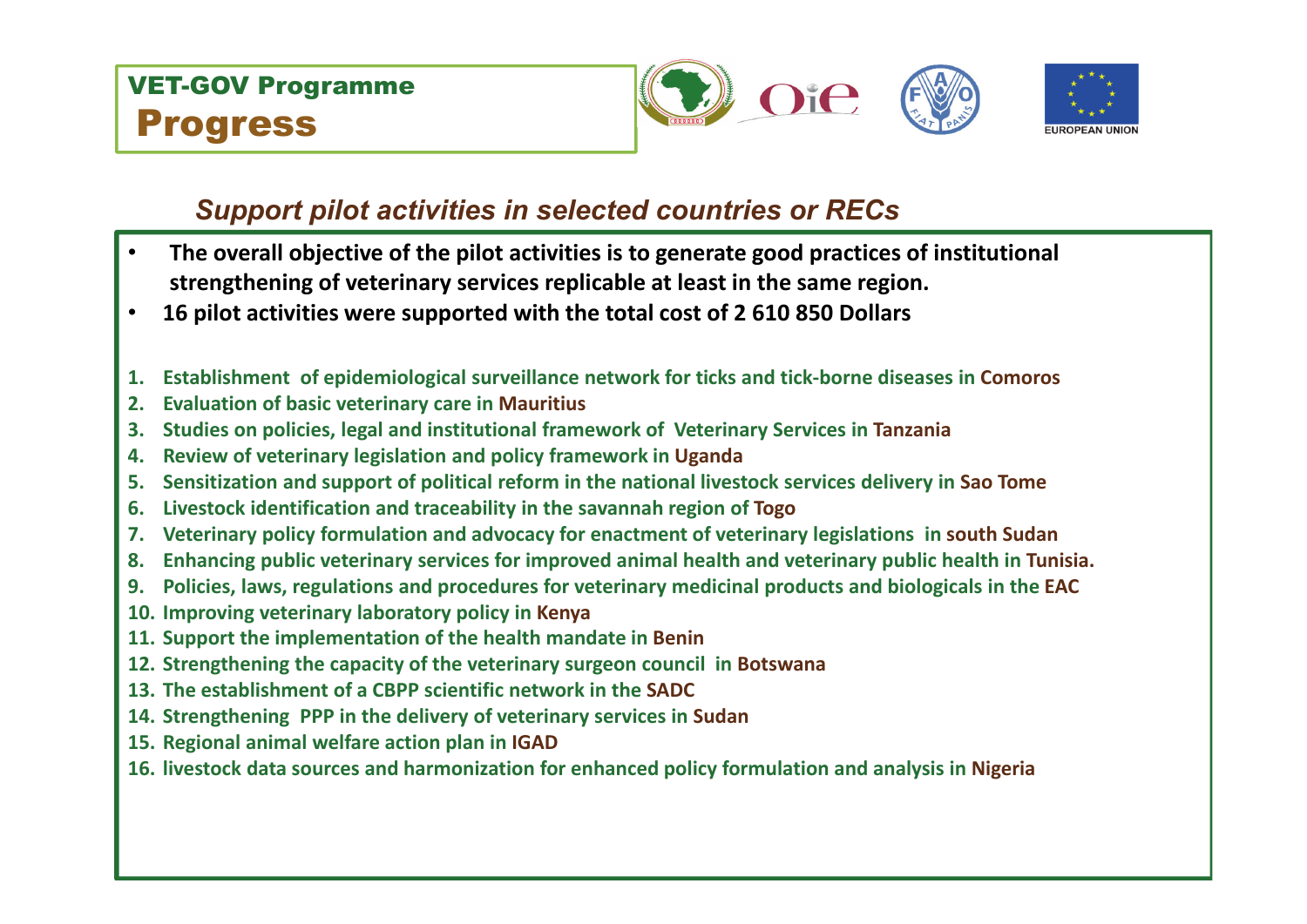



#### **Collating and documenting data to support knowledge creation**

# *Supporting pilot activities in selected countries or RECs*

**16 Pilot activities were supported** 

- $\bullet$ **SADC, Mauritius, IGAD and Tanzania have completed their pilot projects.**
- $\bullet$  **Sao Tome & Principe, Comoros, Sudan and South Sudan will be completed in May 2017**
- $\bullet$ **The rest of pilot activities are envisaged to be completed by July 2017**. *.*



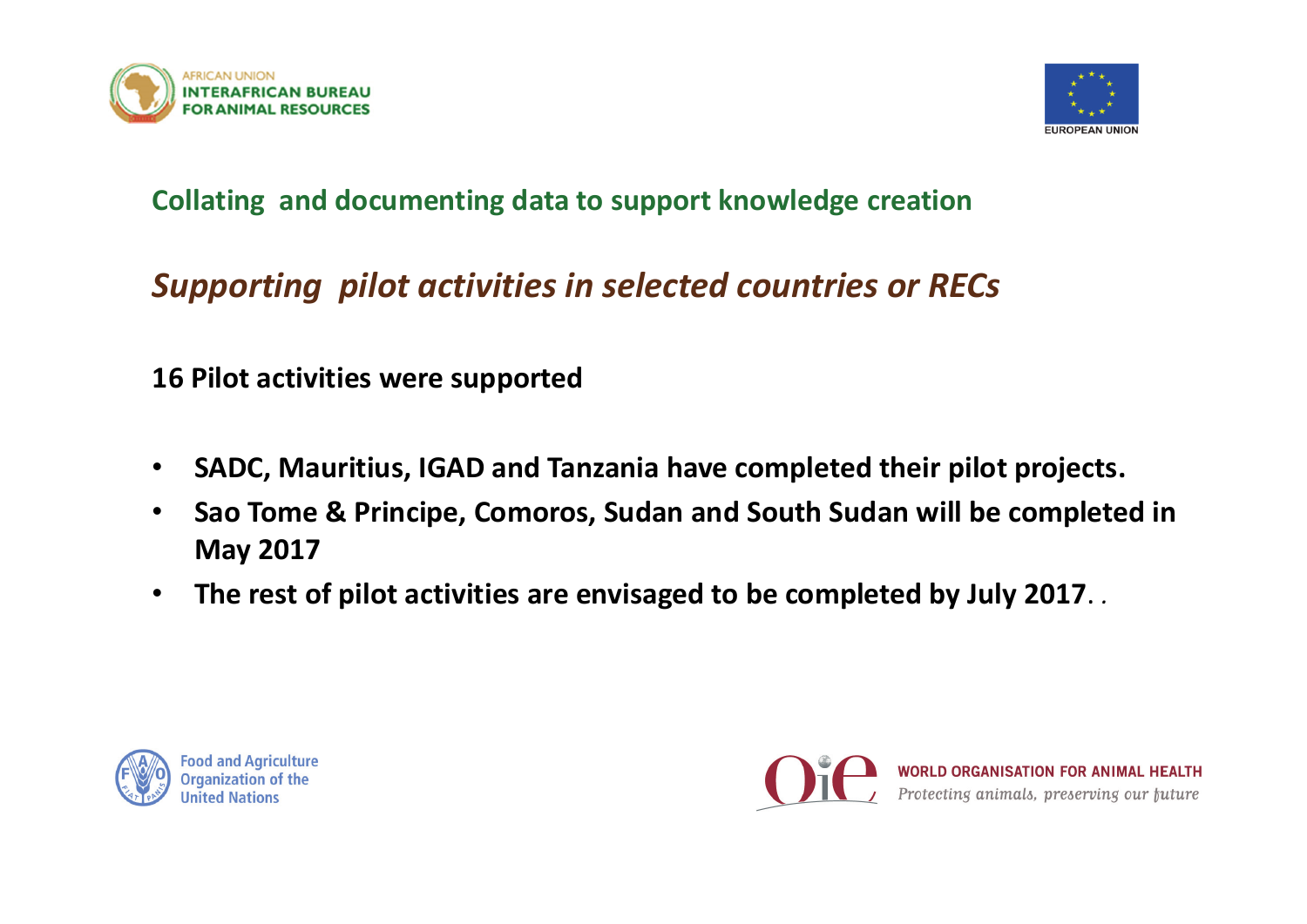



## **Undertaking evidence-based advocacy**

#### *Engagement of policy makers, civil society organisations*

- • **The establishment and operationalization of a community of practice of PSs was put in motion through the development of an e-platform which will be pre-tested May 2017.**
- • **Stakeholders retreat on the development of the African Animal Welfare strategy and Action plan was organized during the period 6-8th March 2017**

#### *Engaging the Parliamentarians*

- $\Box$ **Workshop with the Pan African Parliamentarians (PAP) 5th to 7th November 2015 in Nairobi**
- **The objectives for the engagement with the Pan African parliamentarians are:**
	- **To create awareness amongst the members of PAP on the LiDeSA, PFRS, VET GOV Programme and its activities and SPS Activities.**
	- **To establish a plan of action and roadmap for with the members of PAP at national, regional and continental levels on the LiDeSA, PFRS, VETGOV and SPS.**
- $\Box$  **Two workshops on Improving the understanding of the SPS issues by members of the PAP, conducted, 21-24th , 28th – 30th November 2016 in Abidjan, Côte d'Ivoire and Nairobi, Kenya respectively:**
	- **For awareness and sensitization on the importance of SPS issues for the life and health of humans, animals and plants and on trade.**
	- **For engagement in the advocacy for more investment in the SPS area by national governments and by AU.**



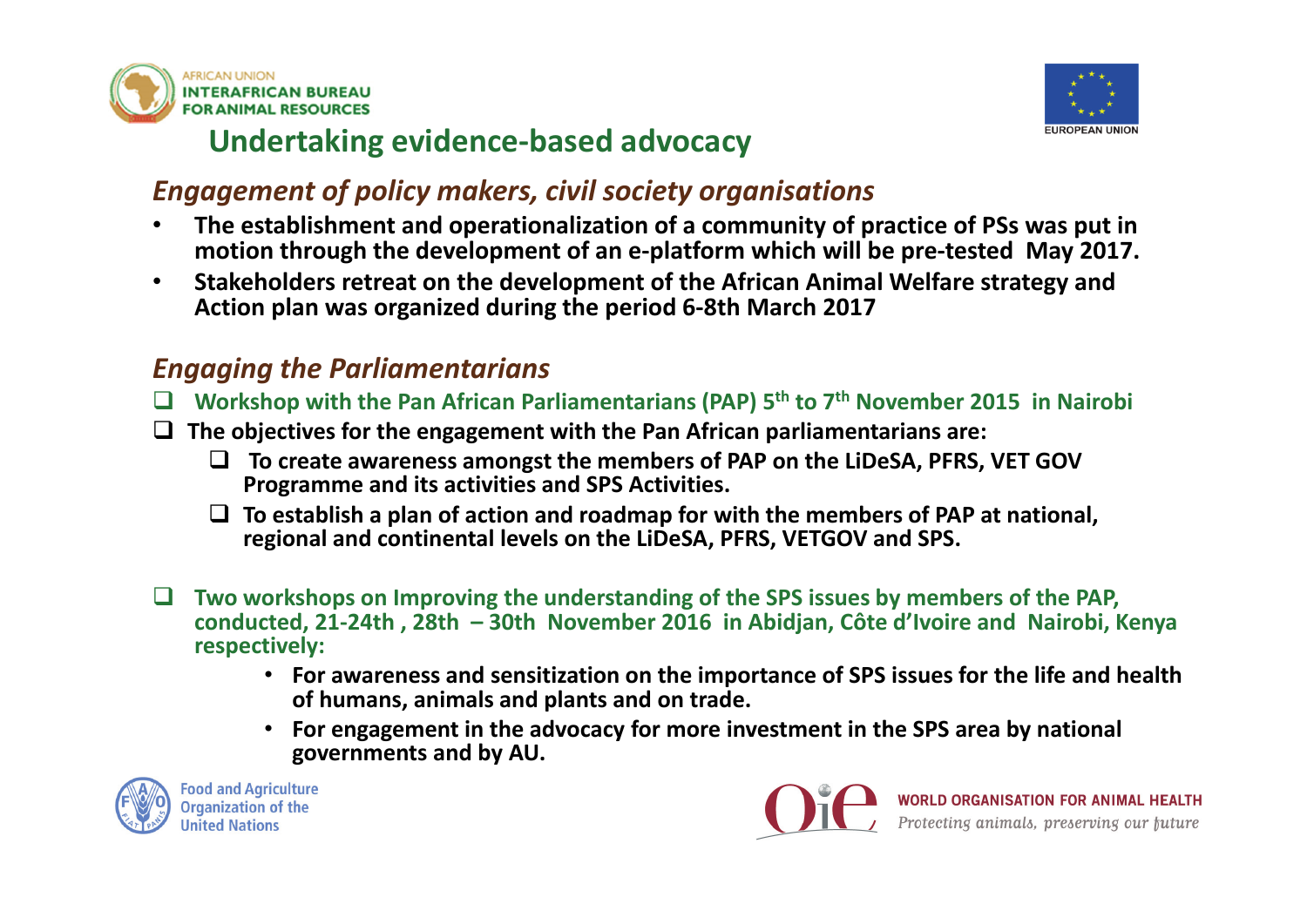



# **Undertaking evidence-based advocacy**

*Supporting participation of livestock stakeholders' organisations in lobbying and advocacy fora* 

• **Support was provided to Young Livestock Farmers from 8 SADC MSs to participate in the SACAU Annual Conference in Swaziland on "Youth, technology and Agricultural Transformation in Southern Africa".** 

*The conference attended by 184 from 17 countries. More than 91 representatives of young farmers from 11 countries also attended the conference*.

• **Support provided to livestock smallholders, producers and traders of livestock and livestock products, poor and vulnerable.** 

*Training on processing techniques for milk and cheese products for native women of the 4 countries of west Africa Gambia, Guinea, Mali and Senegal), 19 to 24 December 2016, The results achieved were to enable the beneficiaries to have basic knowledge on the simplified management skills.* 



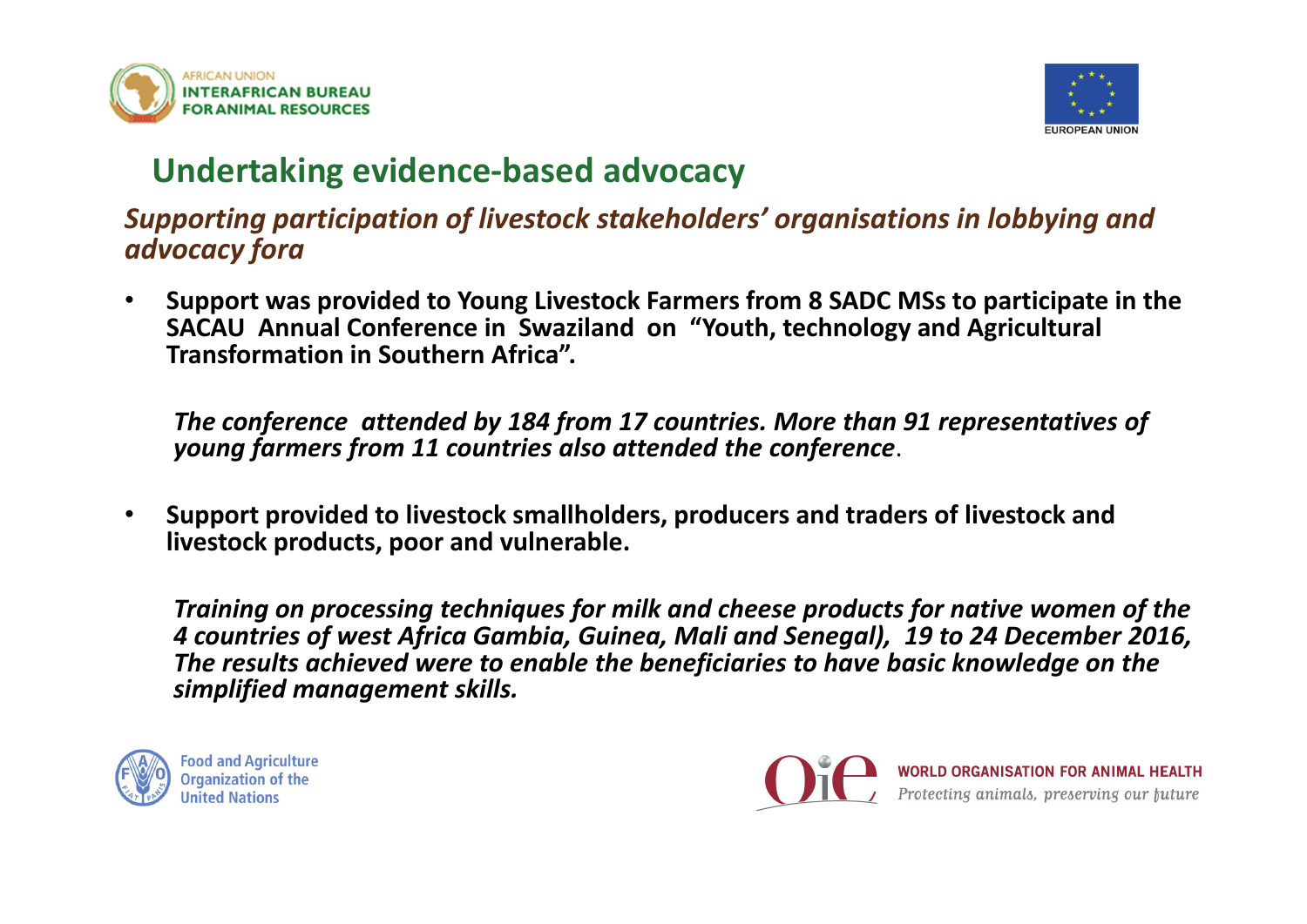



# **Building the capacity for livestock policy and AH strategy Formulation**

*Building the capacity of livestock stakeholders' organizations for policy and strategy development*

• **Support was provided to the regional farmer's organization of ECCASS, PROPAC to train its members on business planning and designing websites dedicated to livestock farmer organizations to inform policy makers.**

> *These two activities have been carried out from 21st to 23rd of June 2016 in Douala Cameroon.*

- $\bullet$  **In the SADC region the VET-GOV team represented AU-IBAR's contribution to the SACAU Annual General Meeting & Conference in Swaziland.**
- $\bullet$  **In the IGAD region the VET-GOV VET-GOV is supporting NEALCO to organize the Livestock Expo, officially launched and opened for public visit in Nairobi on 15th and 16th of June 2017;**



**Food and Agriculture Organization of the Jnited Nations** 

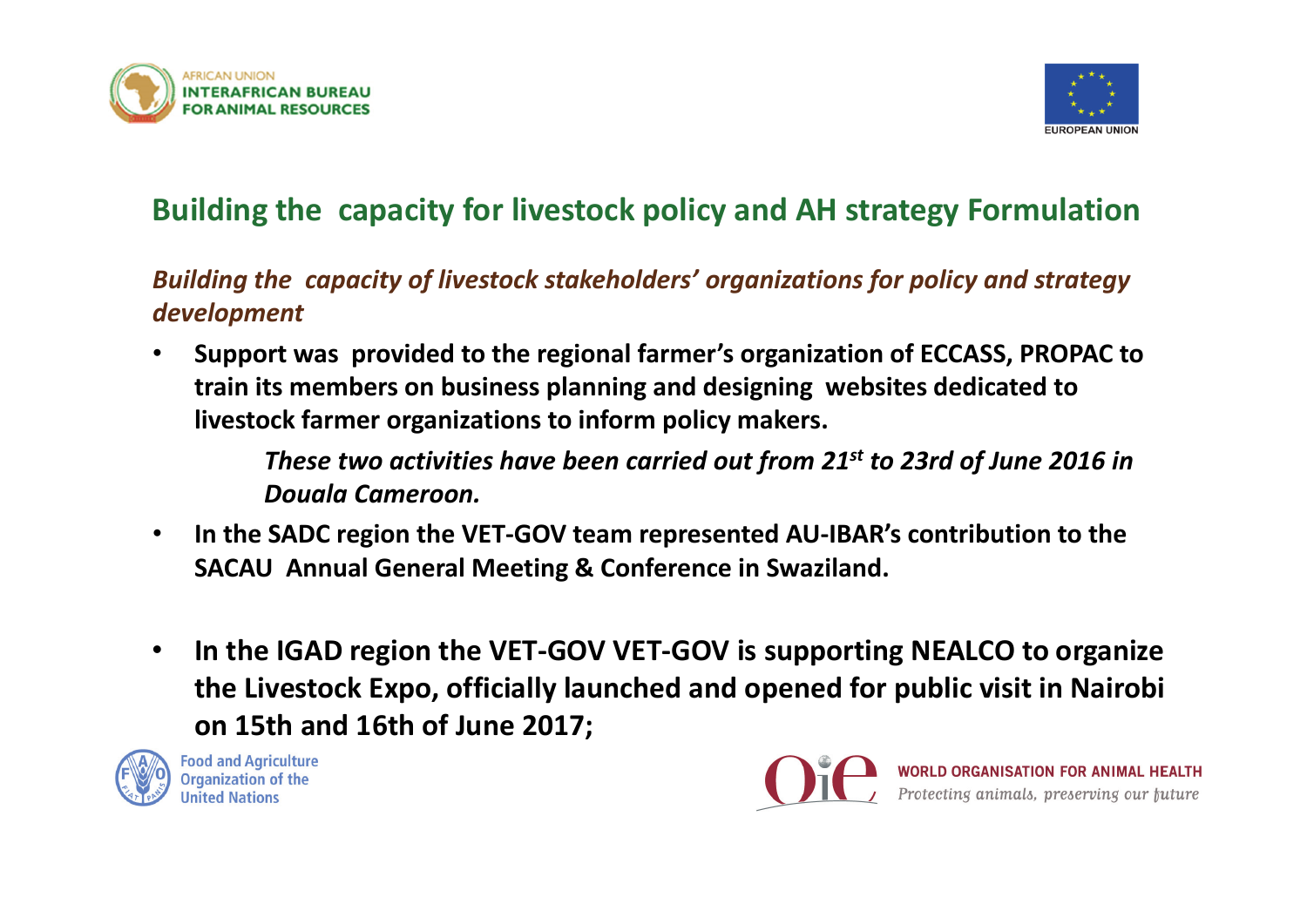



#### **Building the capacity for the review and development of AH legislation**

#### *Development and/or adopting legislation frameworks*

- • **Since its commencement in 2012, the VET GOV programme has provided financial support to 18 of the OIE Veterinary Legislation Identification missions conducted in Africa.**
- • **Various specific missions, following a Veterinary Legislation Identification mission, have also been conducted in Africa under the VET GOV to assist countries to prepare and set up an agreement with OIE, to strengthen its veterinary legislation.**
- • **As of December 2016, 9 countries have requested an agreement with the OIE for longer term collaboration to strengthen their veterinary legislation.**
- • **Two more countries (Burkina Faso and Côte d'Ivoire) signed an agreement with the OIE for longer term collaboration.**
- •**The first such agreement with Uganda, came to a close in 2016.**



**Food and Agriculture Organization of the** 

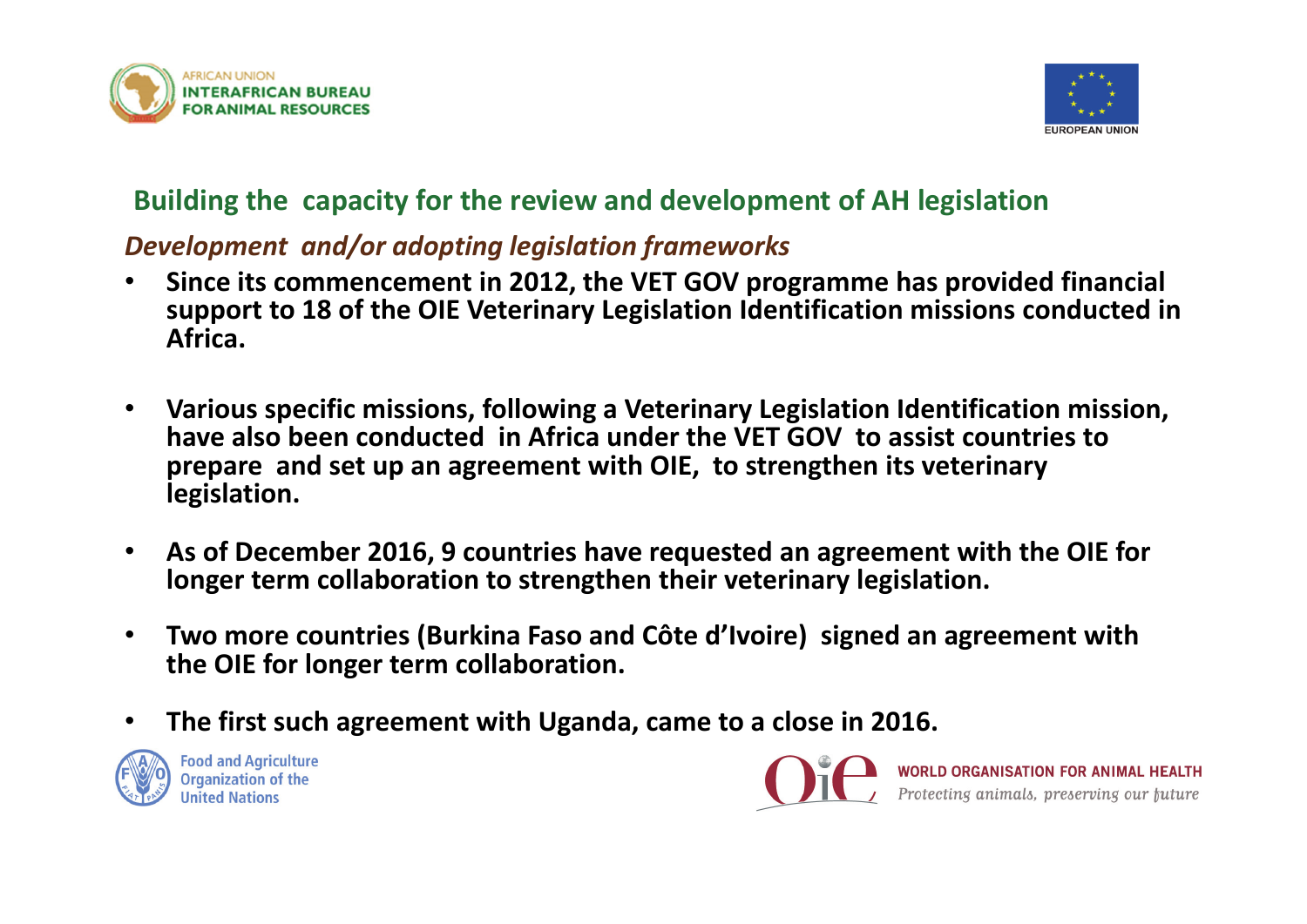



#### **Building the capacity for the review and development of AH legislation**

#### *Providing training in legislation review and development*

- • **AU-IBAR, with OIE organized 6 regional seminars on harmonization of veterinary legislation attended by veterinary and legal experts responsible for drafting veterinary legislation**
	- *In the ECCAS from 27th to 31st October 2014 , Yaoundé, Cameroun, with the focus of disease control legislation*
	- *In the IGAD from 23th – 27th November 2014, Khartoum, Sudan, with the focus of disease control legislation*
	- *In the UMA from 8th – 12th June, 2015, Tunis, Tunisia, with the focus of Animal disease control and management of animal movements*
	- *In the SADC from 6th -10th July 2015 Maseru, Lesotho with the focus of disease control legislation,*
	- *In the EAC region from 8th to 12th August 2016, Arusha, Tanzania with the focus of regulation of veterinary medicines and biologicals.*
- • **The last (under the VET-GOV project) training seminar for COMESA is currently held on 3 – 7 July 2017 in Lusaka, Zambia.**
- • **To create a critical mass of experienced staff, A 2 days orientation workshop on quality of veterinary legislation conducted 10-11th November 2016 for 10 AU-IBAR and IGAD staff y**



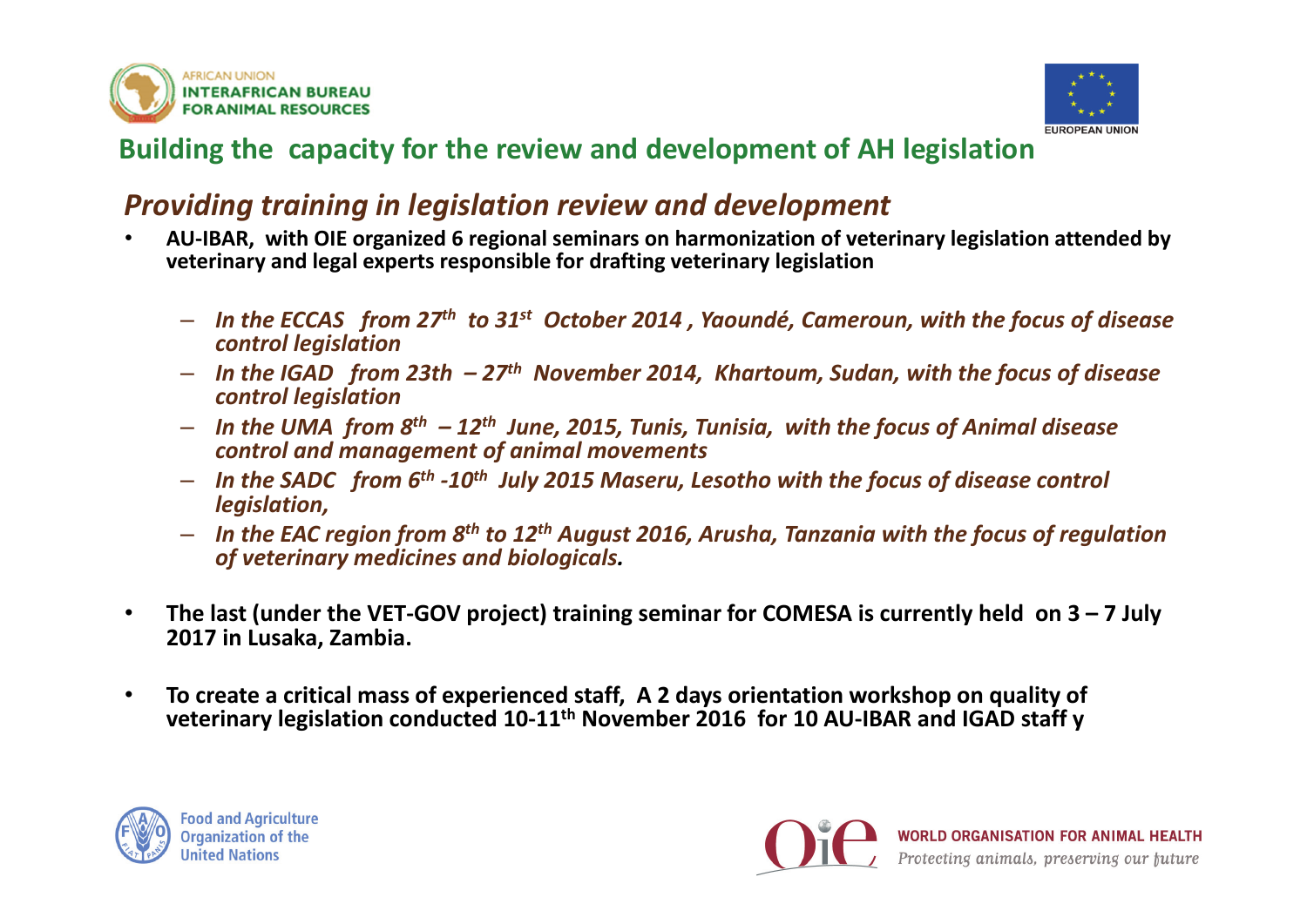



#### **Providing guidance for livestock policy, AH strategies and legislation, adoption, review and harmonisation.** *Supporting establishment and operation of policy hubs*

- • **In COMESA, All countries have established their livestock policy hubs and a regional LPH was also established**
- • **In ECOWAS, All countries have established their livestock policy hubs except Cape Verde. A regional LPH was also established in ECOWAS**
- • **In SADC, All countries of SADC have established their national policy hubs except South Africa.**
- • **In ECCAS a Policy hub has been established in each of ECCAS countries and equally initiated at the regional level.**
- • **In EAC and IGAD Policy hub has been established in each of countries and equally initiated at the regional level.**
- •**In UMA, Libya and Algeria are yet to establish their national livestock policy hubs.**
- • **FAO provided a 2 day training on policies and policy formulation targeting livestock policy hub members in Tanzania in 22nd to 23r<sup>d</sup> November , 2016.**



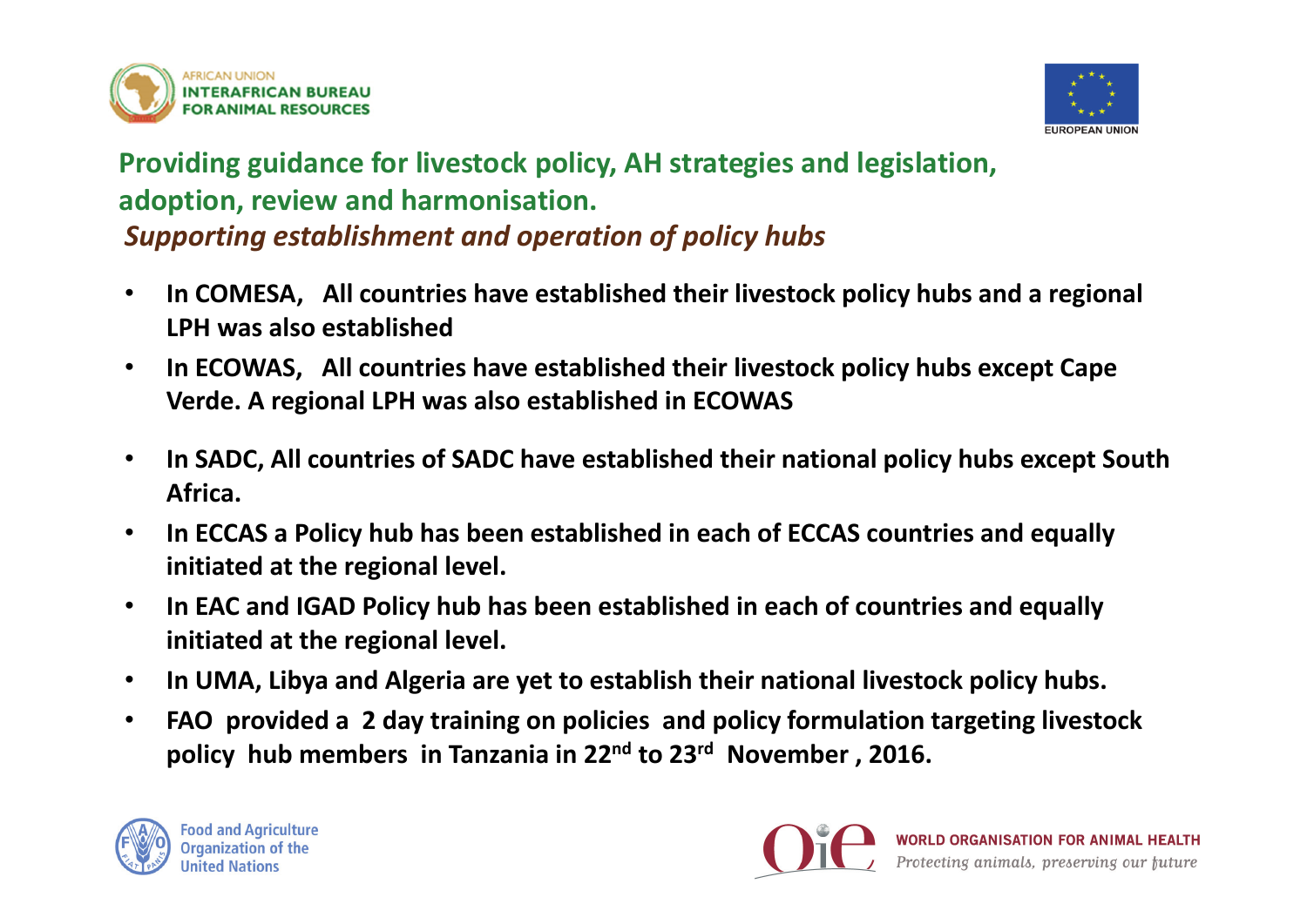



**Providing guidance for livestock policy, AH strategies and legislation, adoption, review and harmonisation.**

### *Supporting establishment and operation of policy hubs*

*Two firms were identified to develop livestock policy as follows:*

- •**COMESA :**
- $\bullet$  **Livestock policy development in the following countries: Comoros, DRC, Madagascar, Malawi and Seychelles**
- **Development of a Strategic plan, Bio-security Bill, and Animal Health Strategies for Seychelles**
- **Value chain studies in Madagascar**
- **LITS and livestock contribution GDP in Malawi**
- •**EAC:**
- $\bullet$ **Livestock policy development in: Burundi, Kenya, Tanzania and Uganda**
- •**Animal Resources Policy Development in Rwanda**
- • **Profiling and demonstration of livestock contribution to the economy for increase investment in Uganda**
- •**ECAS :**
- $\bullet$ **Livestock policy development in: Congo, Equatorial Guinea and Gabon**



**Food and Agriculture Organization of the United Nations** 

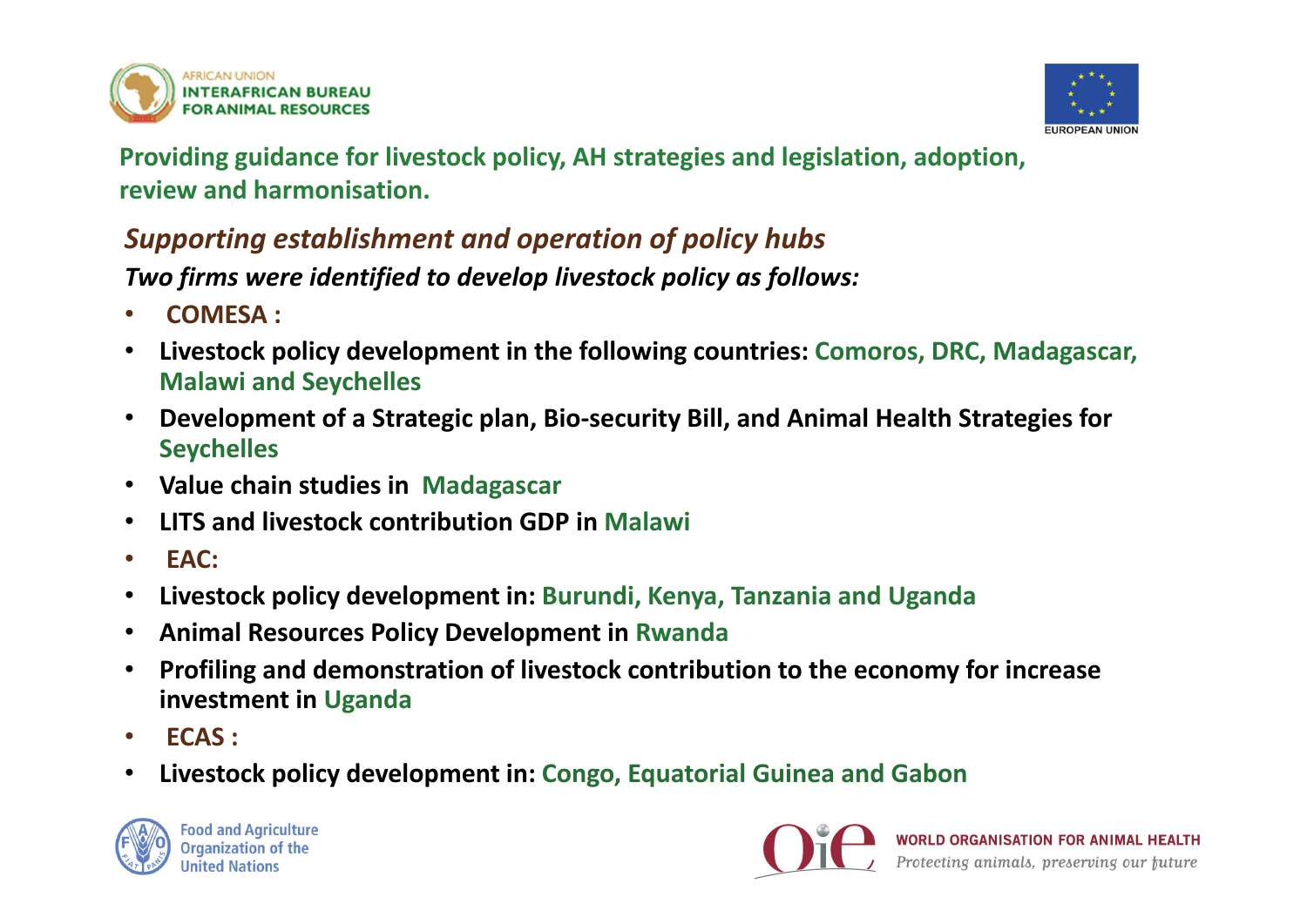



**Providing guidance for livestock policy, AH strategies and legislation, adoption, review and harmonisation.**

#### *Supporting establishment and operation of policy hubs*

- •IGAD:
- $\bullet$ **Livestock policy development in the following countries: Eritrea and South and Central Somalia**
- • **Policy development of other sector policies (e.g. Breeding, dairy, pastoralism, livestock genetic resource conservation and disease control in South Sudan**
- • **Review and or development of marketing and pricing policies of livestock, livestock products, and inputs in Eritrea**

#### • SADC :

•**livestock policy development in: Angola, Lesotho, Namibia and Swaziland** 

#### •ECOWAS : coming

- •**Livestock policy development in: Benin, Cape Verde, Guinea Bissau, Liberia, Sierra Leone, Nigeria and Togo**
- $\bullet$  **Review of land tenure and land use policy related to livestock & National livestock policy on vets and para-vets in Gambia**

#### •UMA: coming

- $\bullet$ **Review of Livestock policy and legislation in Algeria**
- •**Development of National Livestock Policy in Libya**



**Food and Agriculture Organization of the United Nations** 

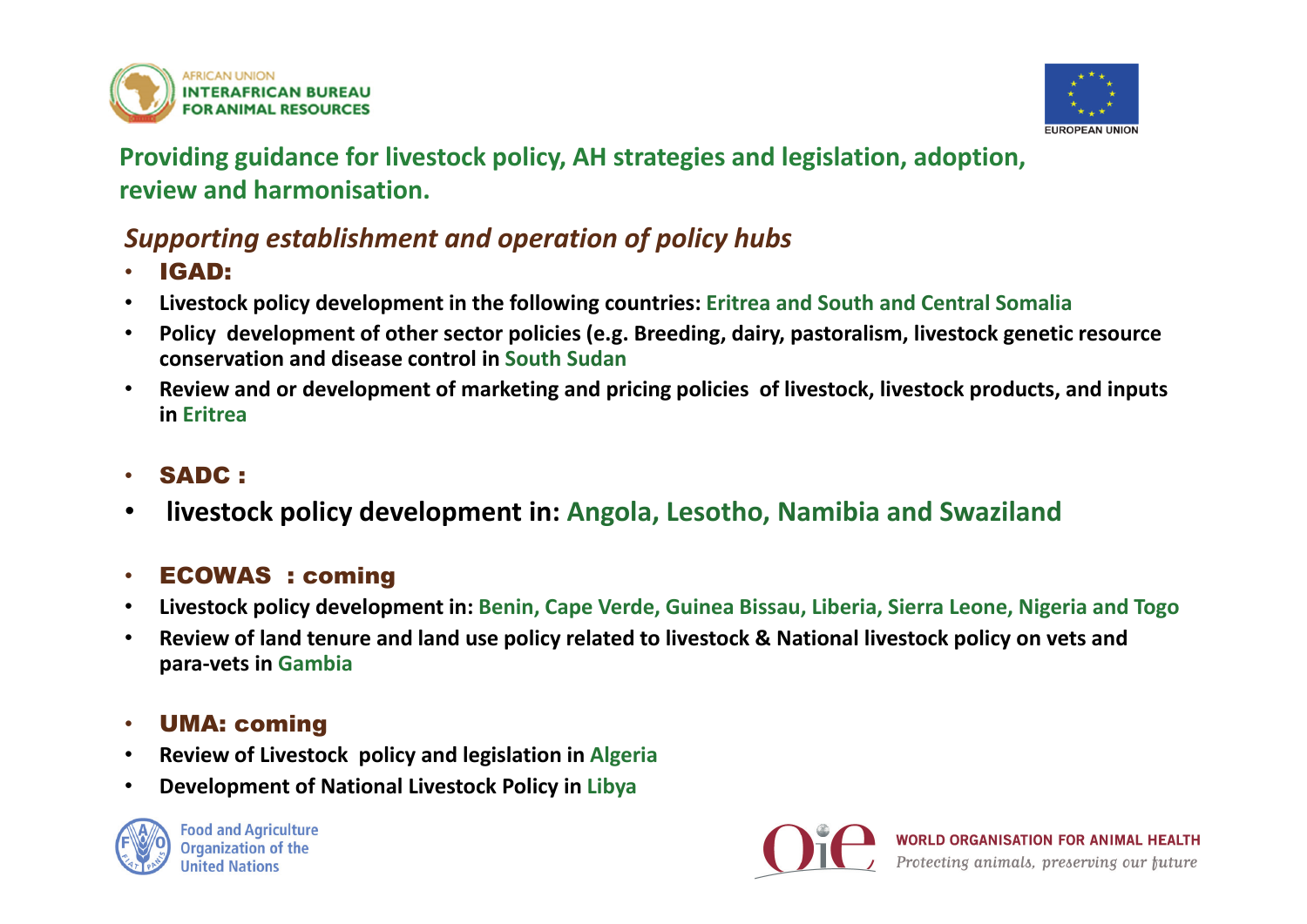



### **Providing guidance for livestock policy, AH strategies and legislation, adoption, review and harmonisation.**

#### *Providing technical backstopping for policy, strategy and legislative processes*

- • **In the ECOWAS training was undertaken to Cote d'Ivoire on the assessment and validation of the veterinary legislation.**
- • **In the EAC, the following was support was provided** 
	- **Orientation workshop on CAADP for the Kenya LPH**
	- **Training workshop for the Tanzanian LPH on Strategic communication, design of livestock Policies and use of EXTRAPOLATE Tool for ranking Policy Alternatives with focus on Livestock,**
	- **The development to the EAC Leather Value to develop a regional Leather and Foot ware Strategy.**
- $\bullet$  **In the SADC: VET-GOV provided technical backstopping in the Implementation modalities of NAPs in Lesotho and Swaziland.**
- • **In COMESA, Zambia and Mauritius have been supported to develop and validate their livestock policy and veterinary legislation. Comoros, DRC, Malawi, Madagascar and Seychelles will be assisted by consultants who have already been recruited.**
- • **Preparation of the project document for the proposed veterinary legislation project (PRINT VETLEG) to be financed in 2018 or 2019.**



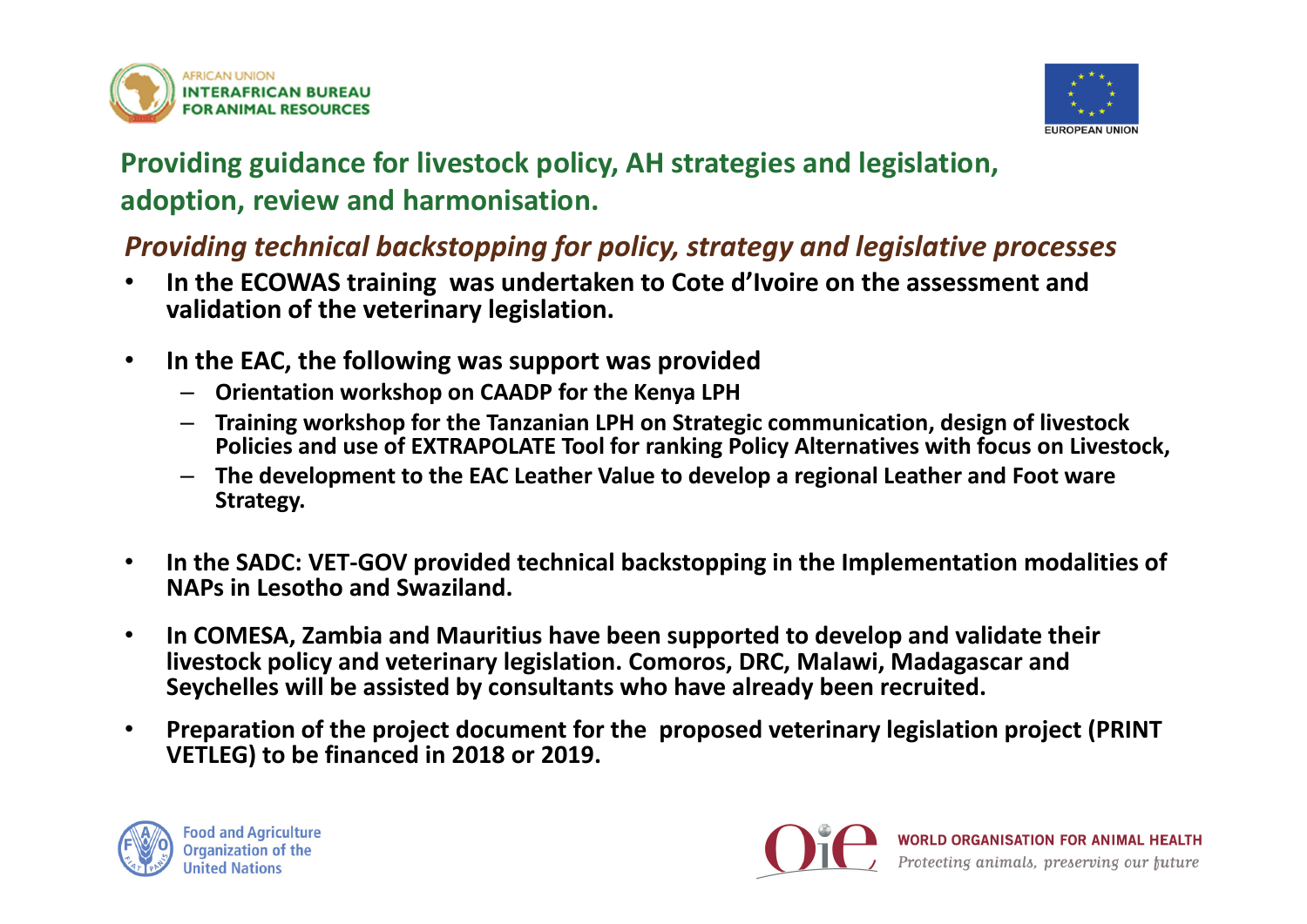



### **Enhancing capacities for timely collection, analysis and sharing of accurate sanitary information.**

*Rolling out ARIS in more African countries and assuring safe interconnectivity with WAHIS and other animal health information systems.*

- •**ARIS has been rolled out in 51 countries and 8 RECs.**
- •**Technical backstopping provided mostly online and based on demand.**
- $\bullet$ **Technical backstopping provided to francophone epidemiologists of ECOWAS.**
- $\bullet$  **38 MSs are using the system effectively either directly, on-line or through the system generated spreadsheet format**
- $\bullet$  **The inter-connectivity of ARIS with the WAHIS,** 
	- **Certain new initiatives were identified , such as the comparative inventory of data requirements for the next generation of both of the ARIS and WAHIS system.**
	- **Time remaining under the VET GOV would not allow for such initiatives to be fully completed and an exit strategy should be defined.**

#### •**Training on data collection and analysis**

**The Ghana and Mali National Animal Resources Data Management Platform (ARDMP) was officially launched on 18th August and 15th September 2016 respectively**



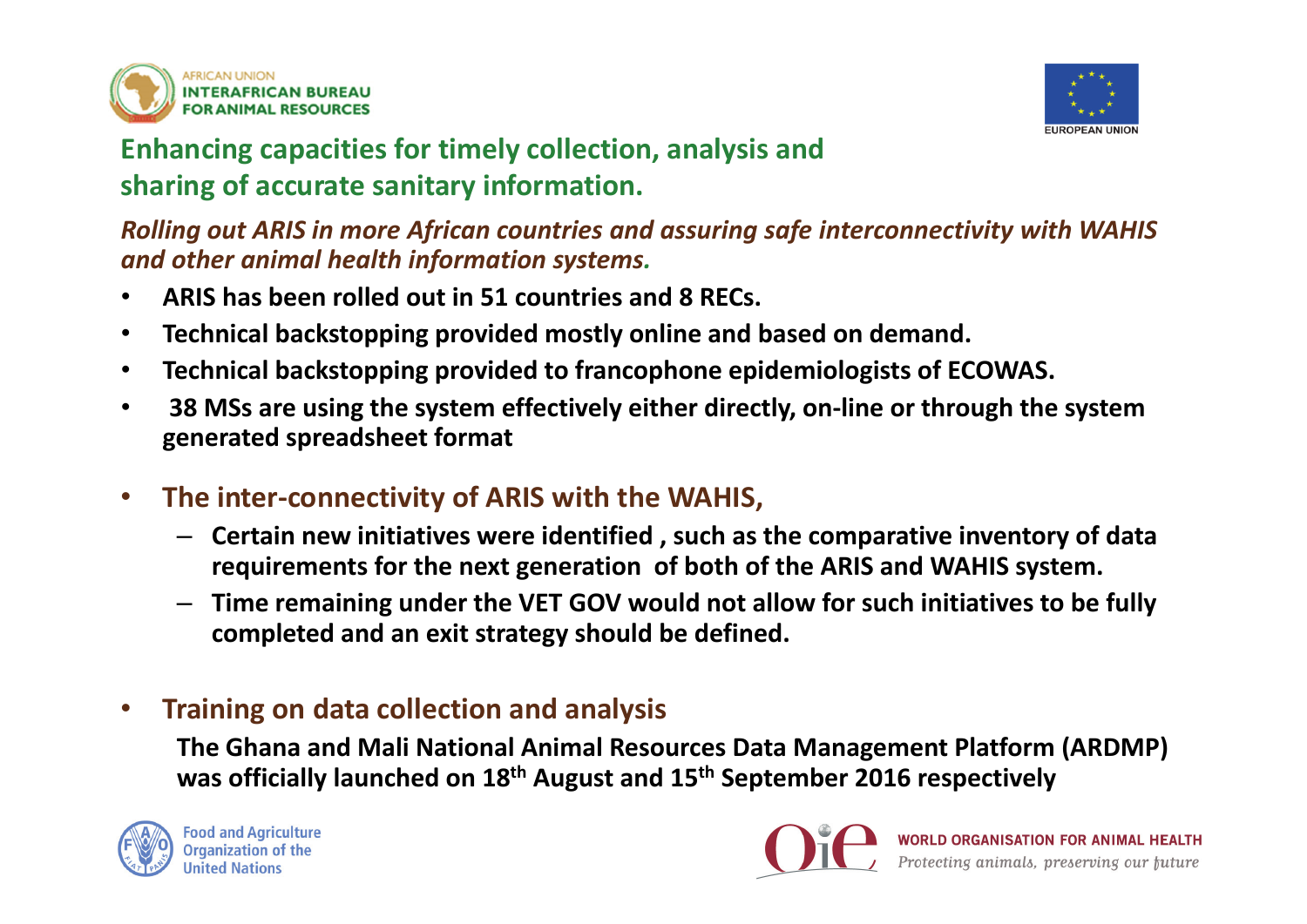



**Strengthening disease prevention and control mechanisms at national and regional level**

*Support regional networks (labs, epidemio-surveillance, communication, socioeconomic).*

- •**Networks in place:**
- • **the following networks are in place,**
	- • **EASTERN AFRICA (Eastern Africa Epidemiology Network, Eastern Africa Laboratory network , Regional Animal health Network (CVOs network), Eastern Africa African Swine Fever Working Group)**
	- $\bullet$ **ECOWAS (RESOLAB WA, RESEPI, CVO)**
	- •**ECCAS (RESOLAB CA, RESEPI CA)**
	- •**SADC (LTC)**
	- •**AFRICA (LSPNET)**



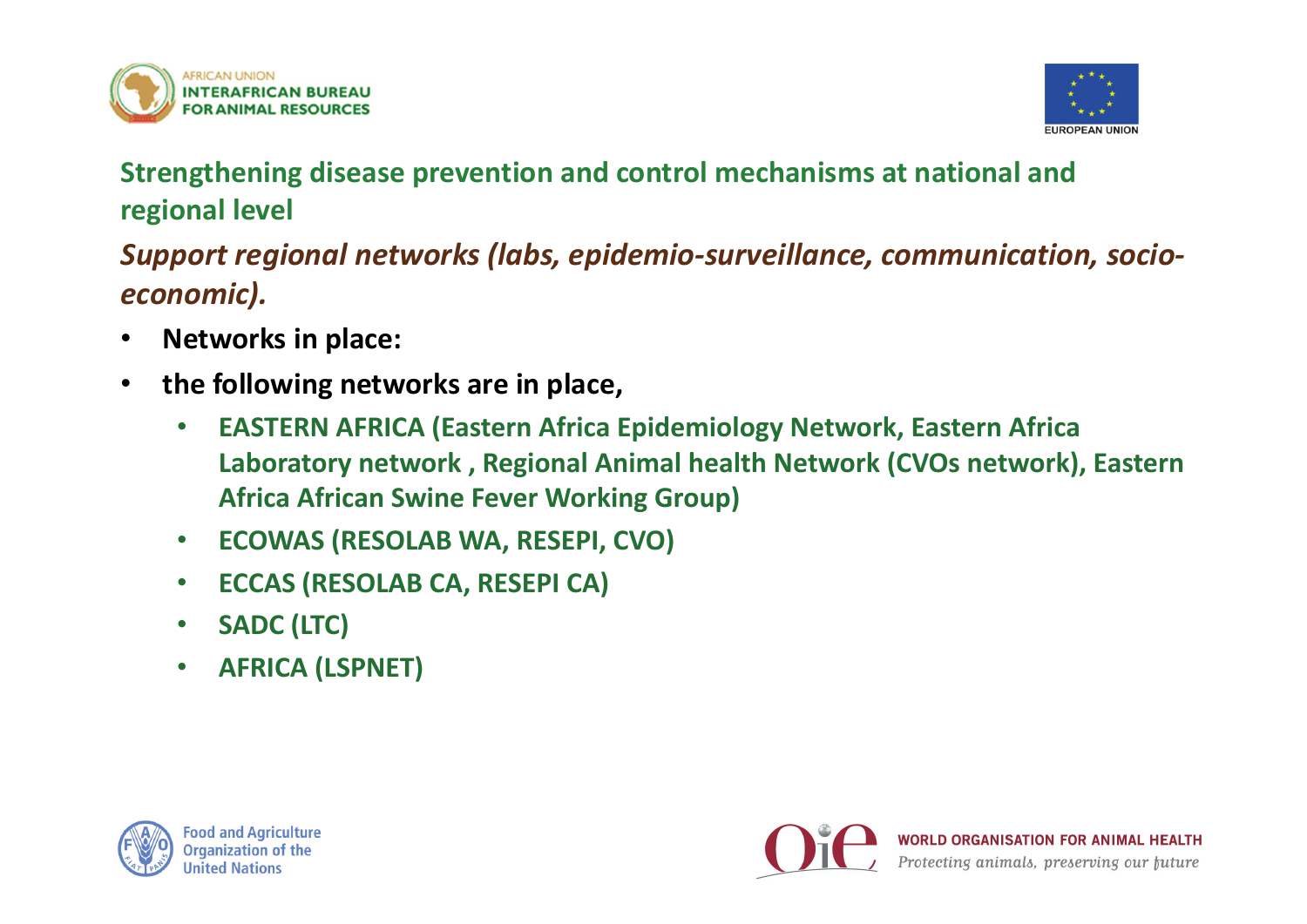



### **Strengthening disease prevention and control mechanisms at national and regional level**

### *Supporting the implementation of IRCM for control of TADs.*

 $\bullet$  **VET-GOV is currently supporting 15 countries for the development of national PPR control/eradication strategy on basis of estimated budget of USD 15,000 for every country with the total of USD 225,000.**

#### *Supporting the development and/or harmonisation of regional contingency and emergency plans*

- • **The disease prioritization exercise in the EAC MSs was completed and national reports published;**
- $\bullet$  **ECOWAS updated its regional disease control regulation and developed an HPAI regional contingency plan;**
- $\bullet$  **During the meeting held in Cairo, Egypt 19th -20th December 2016, the regional contingency plan for FMD, PPR and RVF in UMA region and Egypt was developed and approved**
- $\bullet$  **Animal health strategy and Contingency in IGAD were developed in April 2017 in collaboration with IGAD**



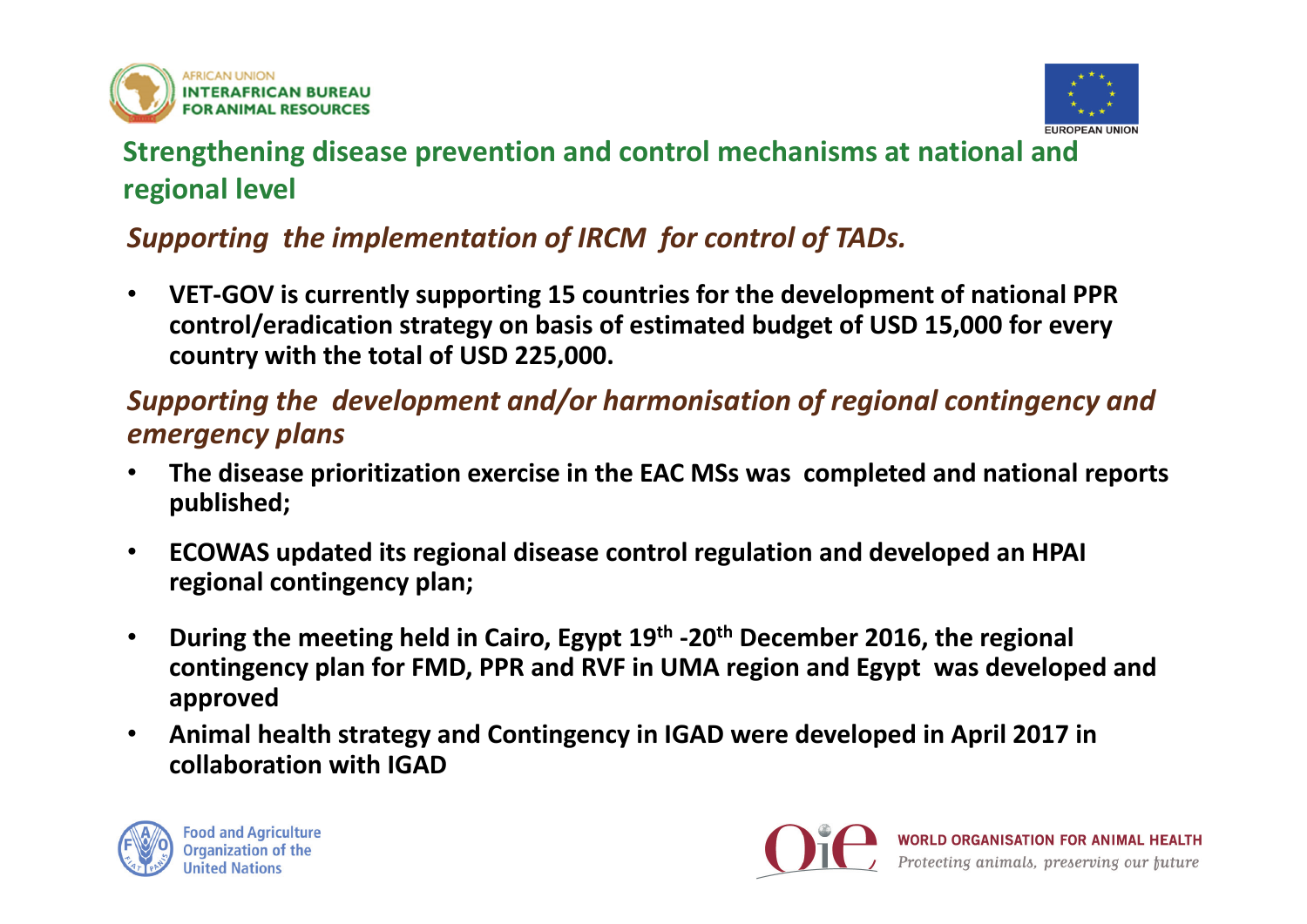



## **Facilitating the participation of African countries in AH standard setting processes**

#### *Gathering, analyzing and disseminating relevant information on AH standards*

- • **Technical meetings and one common position meeting were organized every year.**
- $\bullet$  **Since 2012 VET-GOV supported annually the Technical Group in preparation of the Pan African CVOs meeting on Africa's coordinated position on animal health standards in Nairobi, Kenya.**
- • **The objectives of the meetings were to:**
	- **Review reports of scientific, ad hoc and code commissions and proposed changes to the codes;**
	- –**Identify areas of high priority and common interest for Africa;**
	- **Analyze rationalize, justify consequences and impact to the Codes**



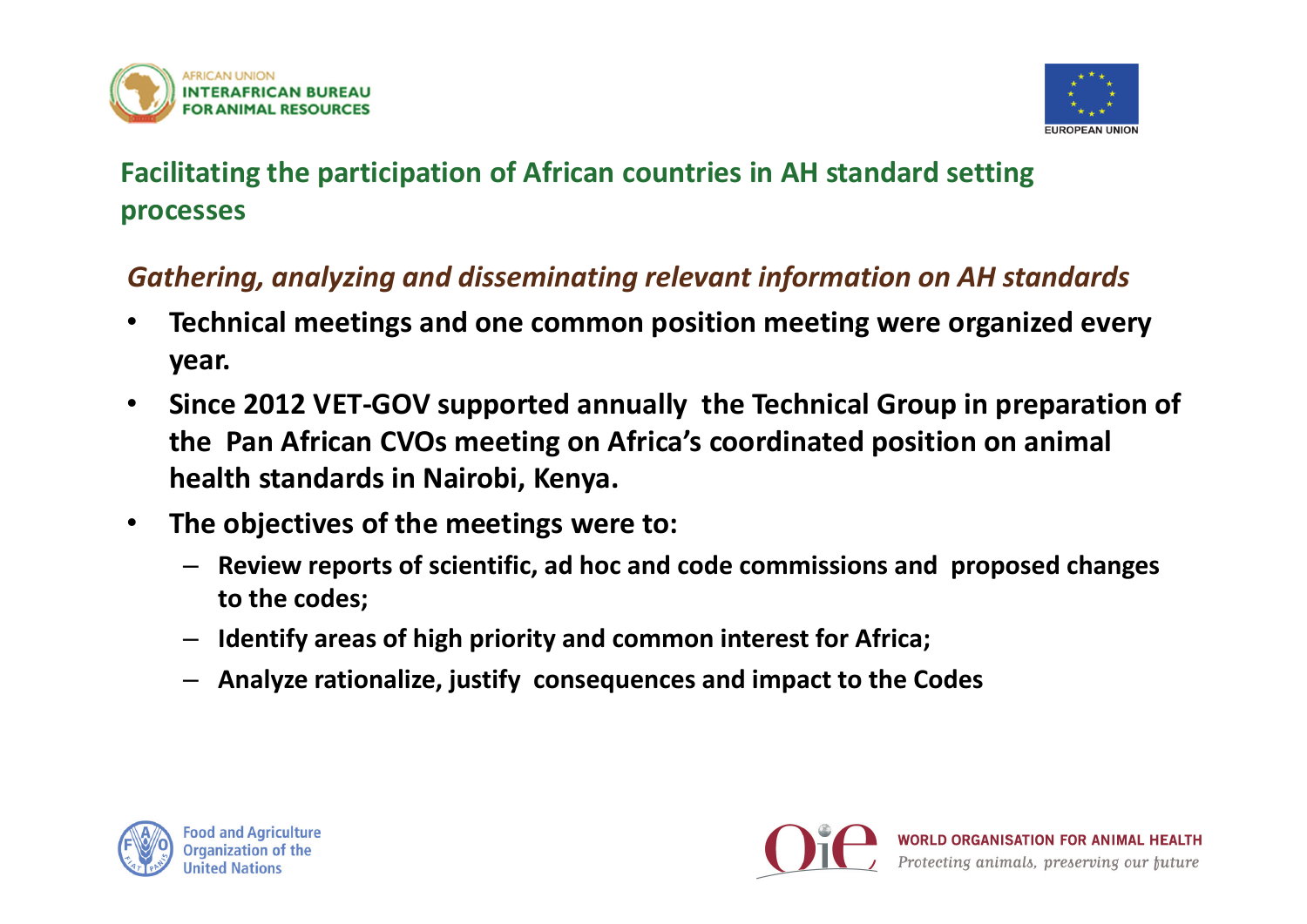



# Facilitating the participation of African countries in AH standard setting processes

## Organizing consultation mechanisms for common position building at regional and continental levels

- $\bullet$  **VET-GOV is supporting annually the Pan African CVOs meeting on Africa's coordinated position on animal health standards held in Nairobi - Kenya.**
- • **The meetings achieved the following:**
	- **Proposed common written position comments for the African continent on the proposed amendments;**
	- **Endorsed a global approach to strengthen African common position and improve participation all along the OIE standard setting process;**
	- **Enhanced the work of African experts and centers of excellence in the area of animal health standards, to be incorporated in commissions and working groups; and**
	- **Harmonized processes of consultation on OIE standards at national level, including ways of involving the private sector.**



**Food and Agriculture Organization of the United Nations** 

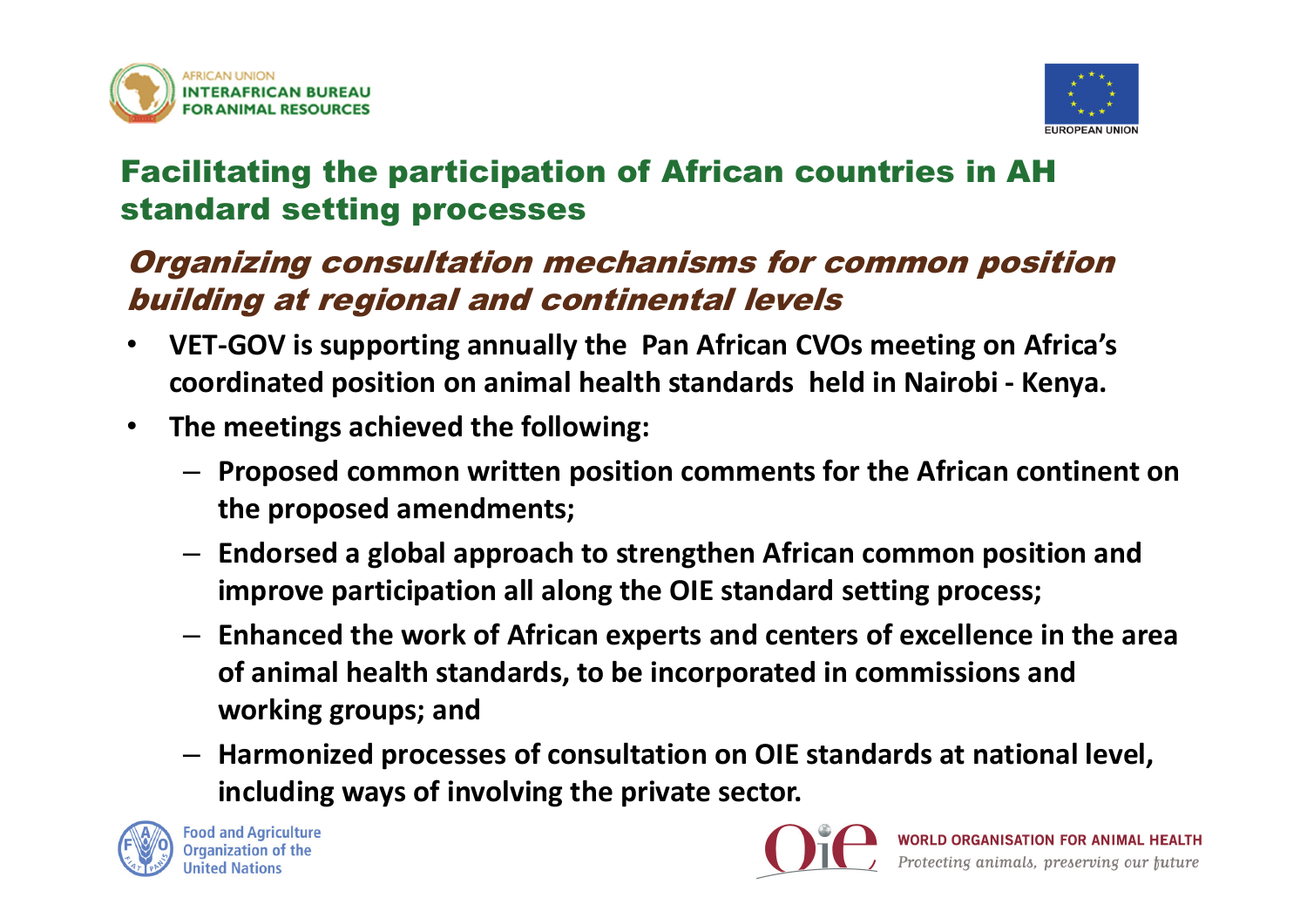



#### Facilitating the participation of African countries in AH standard setting processes

#### Organizing consultation mechanisms for common position building at regional and continental levels

- $\bullet$  **During the General Sessions of the OIE the participation of African Delegates was very good, well-focused, and well-coordinated.**
- $\bullet$  *The cooperation and coordination between Africa and the EU was a real success.*
- • *The AU-IBAR team is play a critical role in coaching and guiding the African delegates and ensuring their contribution is well coordinated and up to standard***.**
- $\bullet$  **VET-GOV is supporting the pan-African meetings of national codex contact points on coordinated positions on codex standards.**
- • *The meetings reached common positions on matters for adoption related to the work of the different CODEX committees*



**Food and Agriculture Organization of the United Nations** 

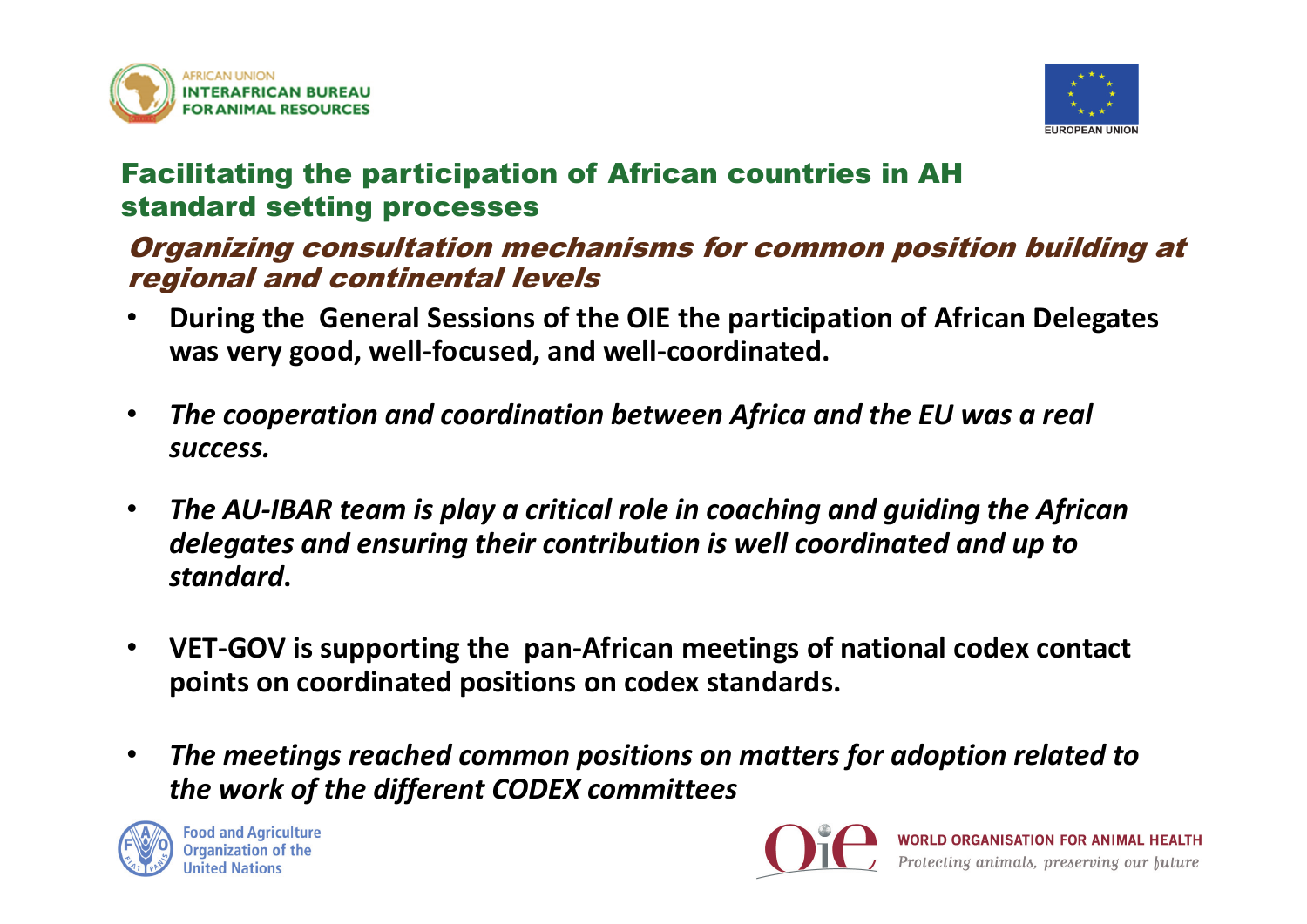



# *Conducting PVS Evaluation Follow-up missions*

- $\bullet$  **As of December 2016, 17 PVS Evaluation Follow-Up mission requests had been received from MSs in Africa, all of which have been implemented.**
- • **Since its commencement in 2012, the VET GOV programme has provided financial support to 13 PVS Evaluation Follow-Up missions.**



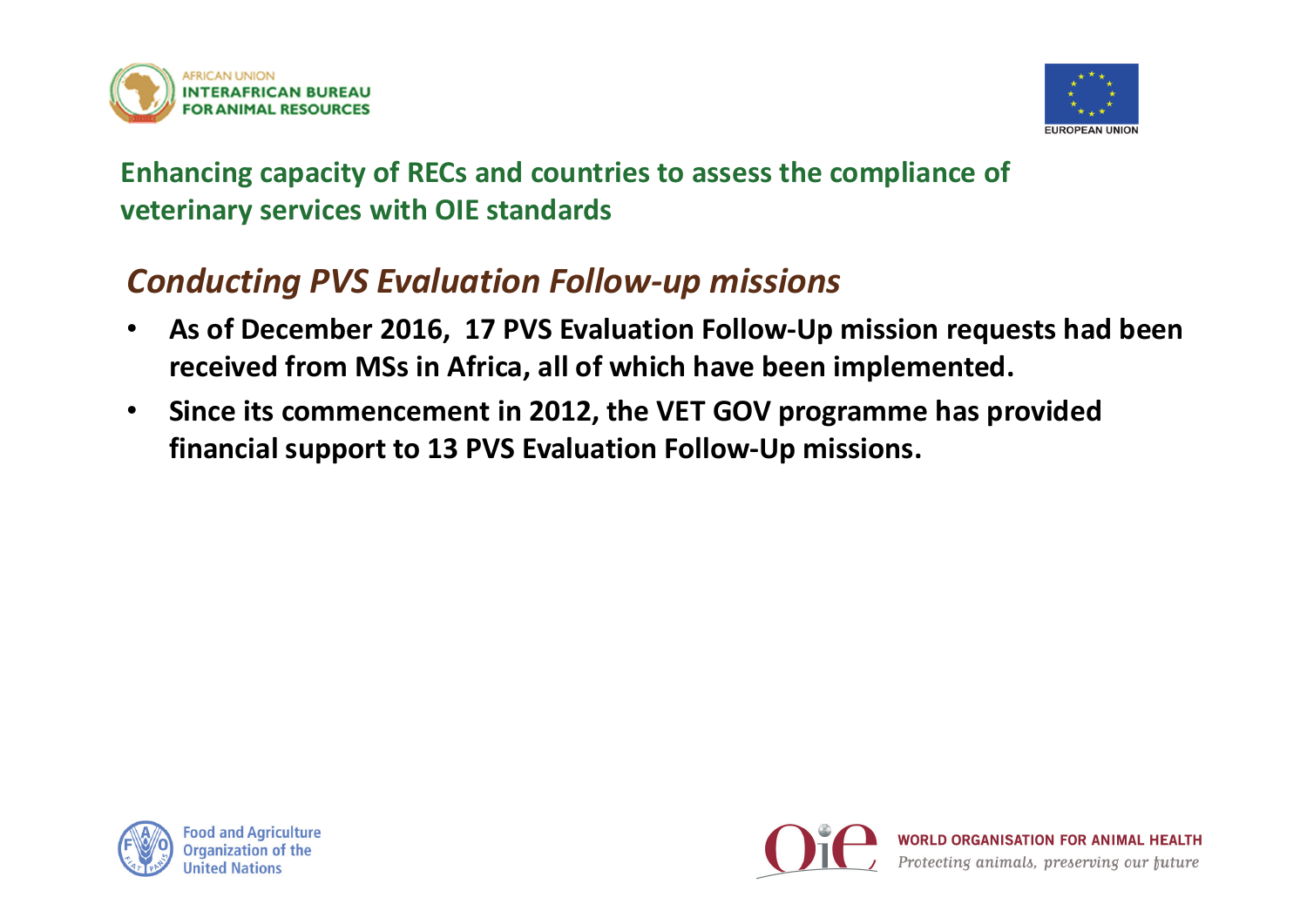



#### Enhancing capacities in countries and RECs to strengthen participation in PVS follow-up

- • **Support was provided to** 
	- **The OIE National Focal Points for Communication on standards, communication approaches and risk communication, organisation of a communication plan to raise awareness, and crisis management and addressing the press.**
	- **The national OIE focal points for wildlife surveillance,**



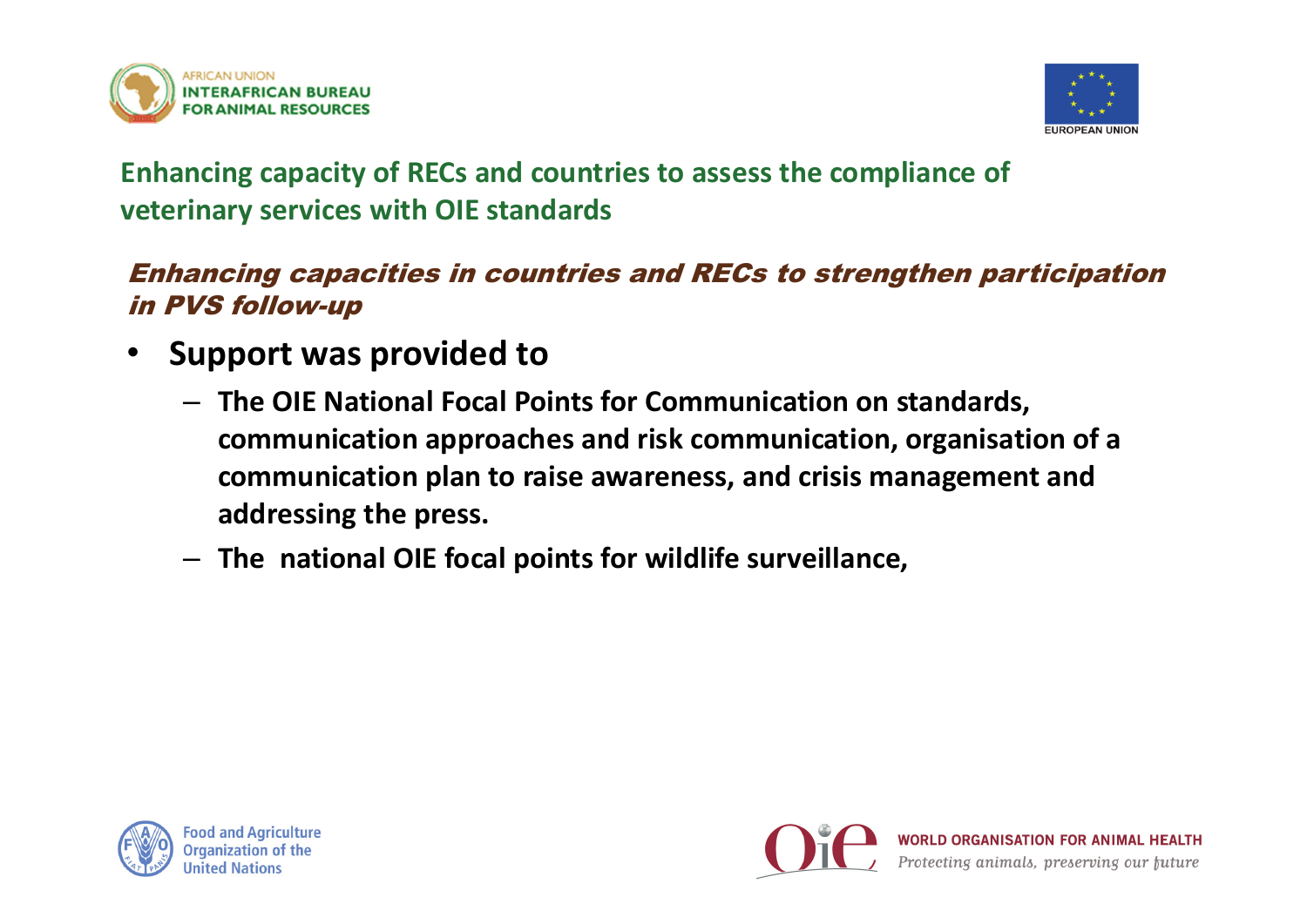



# *Monitoring on the use of the OIE PVS as self-evaluation tool*

#### **PVS Evaluation mission**

- $\bullet$  **As of today, 53 initial PVS Evaluation mission requests received from African MSs and 51 initial PVS Evaluation missions implemented.**
- $\bullet$  **Since its commencement in 2012, VET GOV programme provided financial support to 5 PVS Evaluation missions in Africa.**

#### **PVS Gap Analysis (PVS Costing Tool) mission**

• **As of December 2016, 52 PVS Gap Analysis (PVS Costing Tool) mission requests have been received from African MSs and of which 49 missions have been implemented**



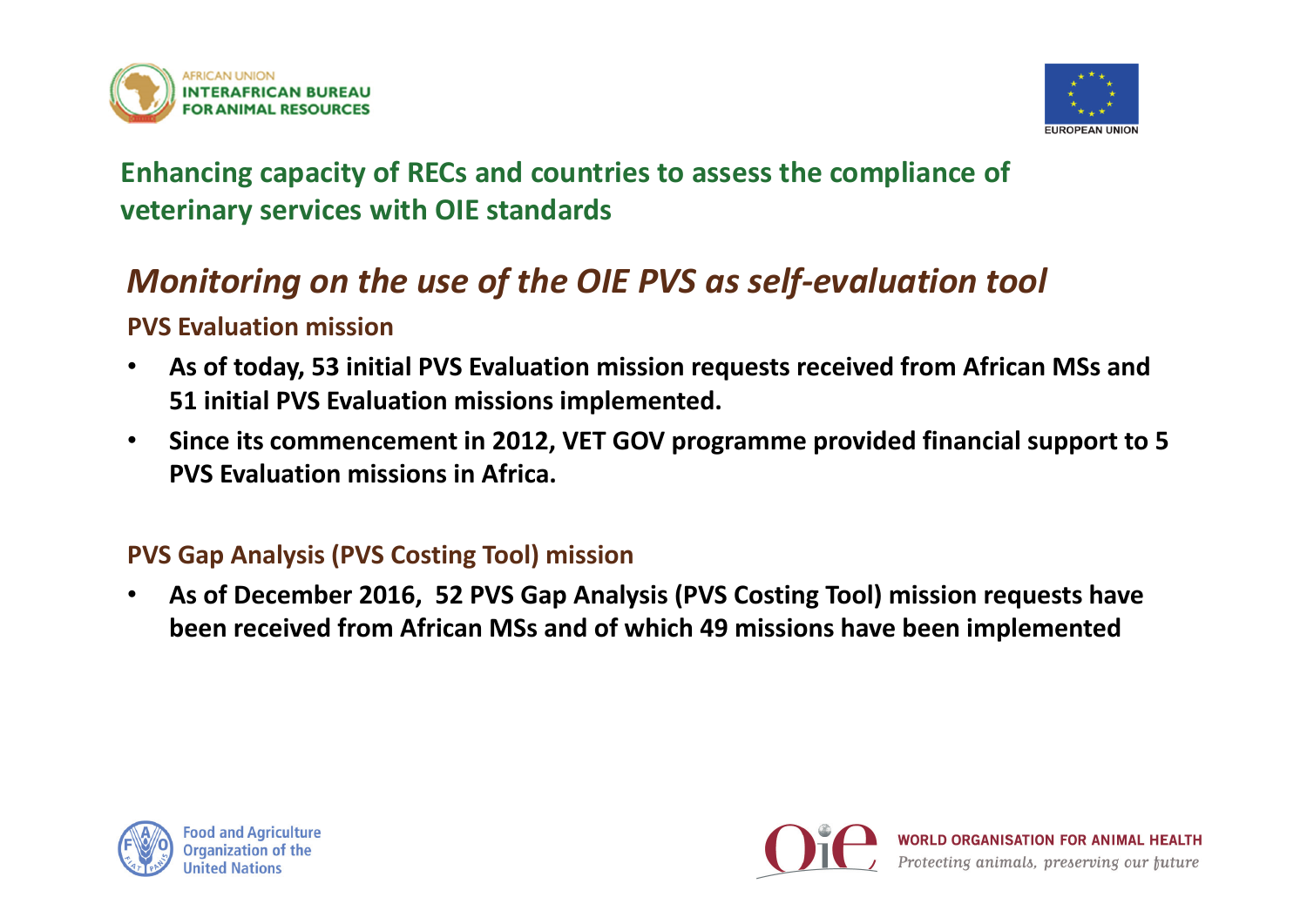



# *Monitoring on the use of the OIE PVS as self-evaluation tool*

- $\bullet$  **Since its commencement in 2012, the VET GOV programme has** 
	- **provided financial support to 16 PVS Gap Analysis missions.**
	- **provided financial support to 3 PVS Pathway Laboratory missions.**
- $\bullet$  **The 5th meeting of Deans and Principles of Faculties and School of Veterinary Medicine or Science in Southern and Eastern Africa, took place on 11 to 12 August 2016 in Maputo (Mozambique).**
- • **The Continental Meeting on Veterinary Education for Improving Quality of Veterinary Training for Enhanced Veterinary Services and Socio-economic Development is currently taking place in Dakar, Senegal 5th to 7th July 2017**
- $\bullet$  **A team of 5 consultants were selected to undertake mapping of capacities of veterinary statutory bodies in the continent**



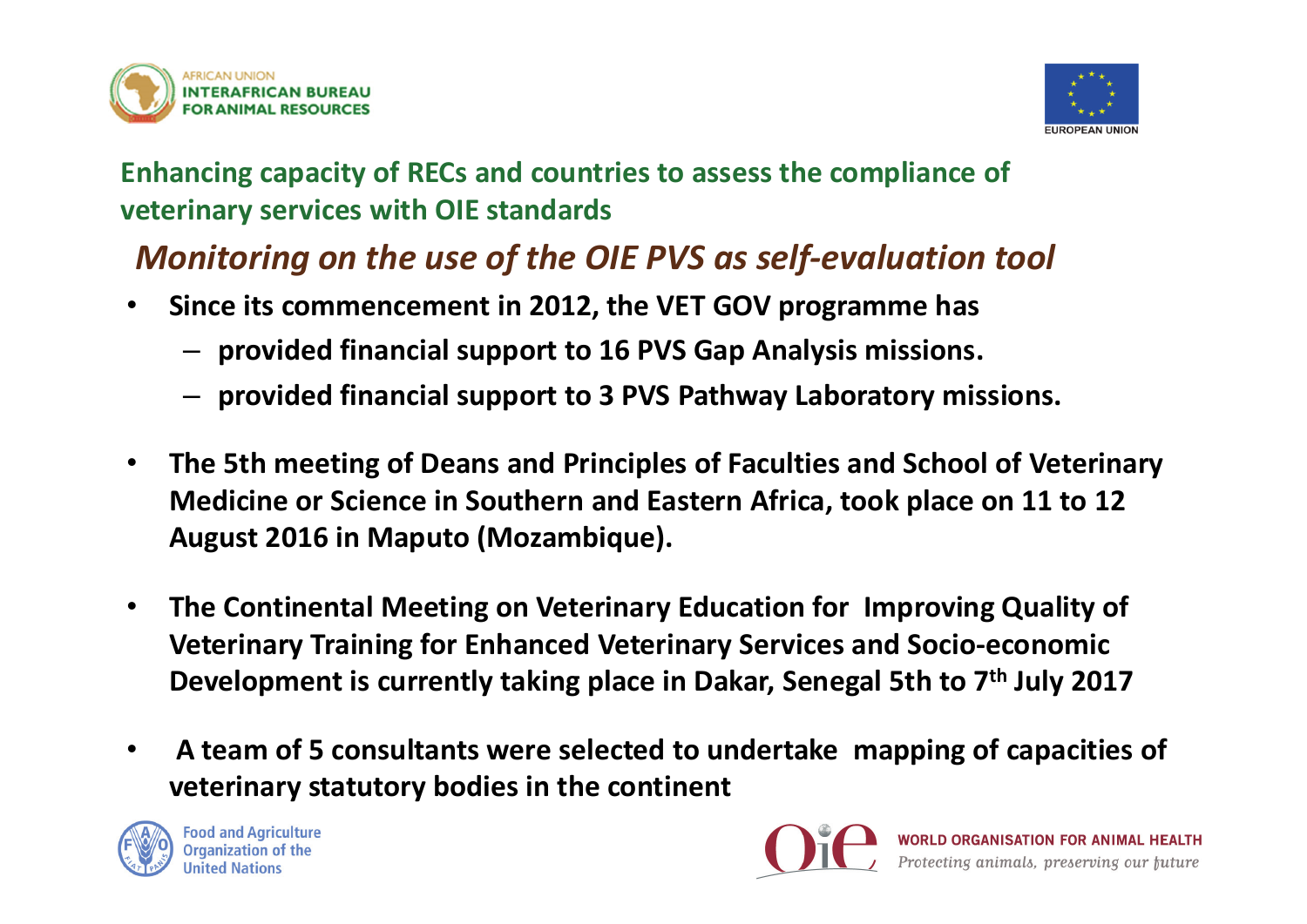



# **Visibility actions**

- • **All reports, meeting banners and presentation have the partners and EC logos.**
- **An AU-IBAR webpage dedicated to the VETGOV programme is available here: www.au-ibar.org/vet-gov**
- $\bullet$  **A dedicated OIE project website presenting the VETGOV programme in compliance with the donor's visibility and communication requirements available at : www.rrafrica.oie.int/vetgov.html**



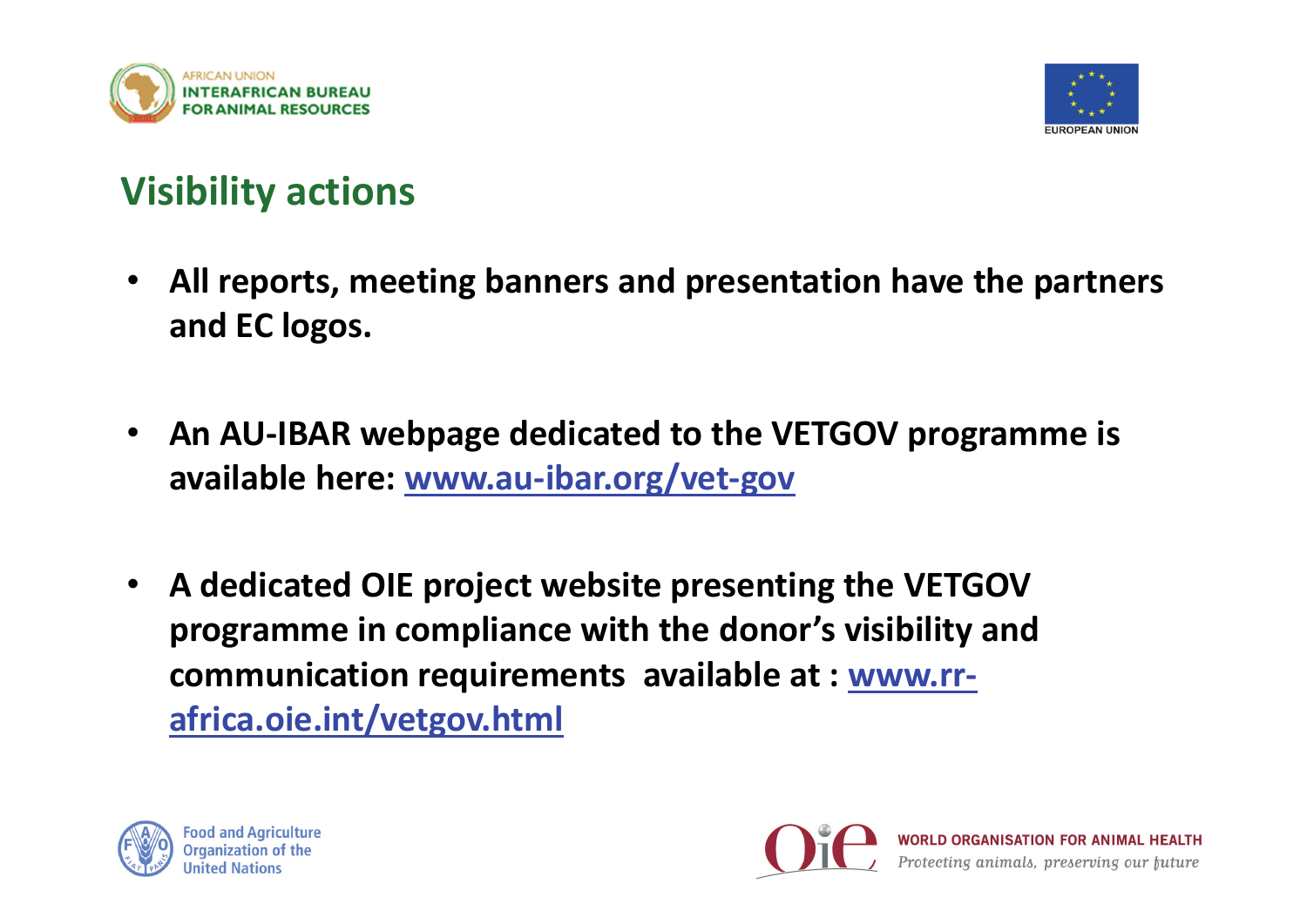



# **PROGRAMME MANAGEMENT**

#### **Programme management meeting**

- • **A technical Coordination team (AU-IBAR, FAO, OIE, EU) was formed and planned to meet three time a year**
- • **The 8th coordination meeting (AU-IBAR, FAO, OIE and EU) took place on the 12th January 2017 in Nairobi and was hosted by AU-IBAR addressing update on implementation progress, presentation and Discussions on proposed riders and sharing and Consolidating of Calendars of events**

#### **Programme completion**

- • **The VETGOV team conducted the project completion planning workshop, 17th to 20th January 2017 to track progress against indicators, to develop an accelerated implementation schedules, to review progress on pilot projects implementation, to review progress on policy hub action plans; and building consensus on the exit strategy roll out.**
- • **The outcome of the workshop was**
	- **The VET-GOV 2017 completion work plan and budget**
	- **The consolidated calendar of events**